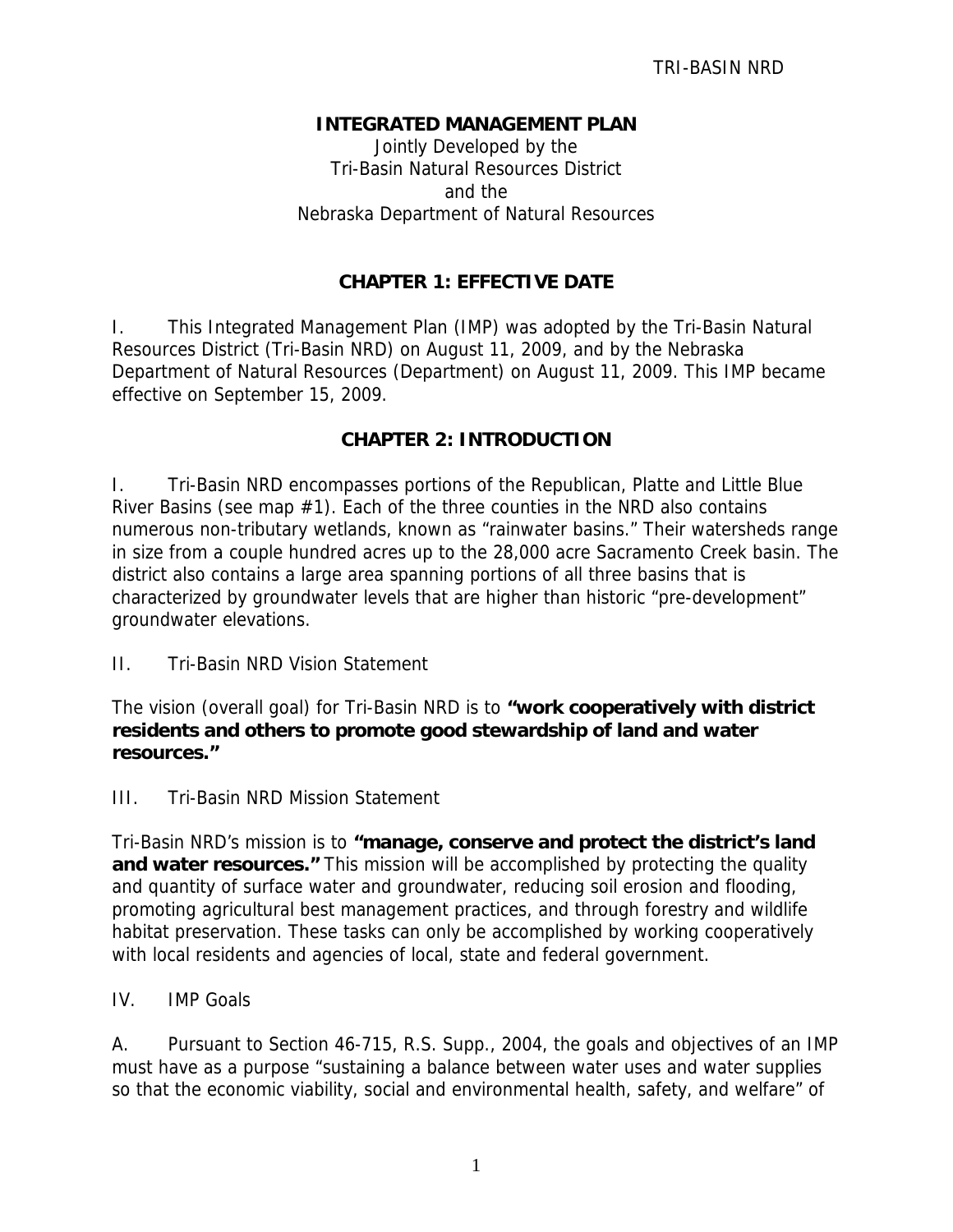the residents of Tri-Basin NRD are assured for both the short term and long term. The following goals and objectives are adopted by the Tri-Basin NRD and the Department to achieve that purpose.

1. Tri-Basin NRD and the Department will work with district residents, businesses and other stakeholders to sustain a balance between the uses and supplies of groundwater and surface water, while protecting the viability of production agriculture and the general economy, as well as the social and environmental health, safety and welfare of district residents. Tri-Basin NRD and the Department will work to achieve this goal while accommodating, to the greatest extent possible, economic development needs of the district for the near and long-term future.

2. Tri-Basin NRD and the Department recognize that surface water supply project operations recharge aquifers within the district. We will encourage project owners and all affected water users to operate these projects in a manner that maximizes beneficial groundwater recharge, while meeting all statutory requirements.

3. Tri-Basin NRD and the Department will work together to ensure that the Tri-Basin NRD's regulations and programs will not cause the state to be in noncompliance with lawful interstate compacts, decrees and agreements relevant to management of the integrated water resources of the district, such as the Platte River Recovery Implementation Program (PRRIP) and any applicable successor agreements or programs that are legally binding upon the state and its political subdivisions. Furthermore, with respect to interstate compacts, agreements and court decrees, Tri-Basin NRD and the Department agree:

(a) That they will ensure that groundwater and surface water users within the Tri-Basin NRD will only be expected to assume their fair shares of the burden to keep Nebraska in compliance with PRRIP (and applicable successor interstate agreements for the Platte River system).

(b) That neither Tri-Basin NRD nor the Department will require the IMP to be amended solely for the purpose of changing the responsibility of water users within the Tri-Basin NRD based on the failure of other NRDs to implement or enforce an IMP to meet their share of the responsibility to keep Nebraska in compliance with these interstate agreements, and

(c) That Tri-Basin NRD's share of that burden will be distributed in an equitable manner, minimizing to the extent possible, adverse economic, social and environmental consequences.

4. Tri-Basin NRD and the Department will continue to support the development and maintenance of water management models, databases, stream gauges, observation wells and other tools and facilities needed to accurately measure and clearly depict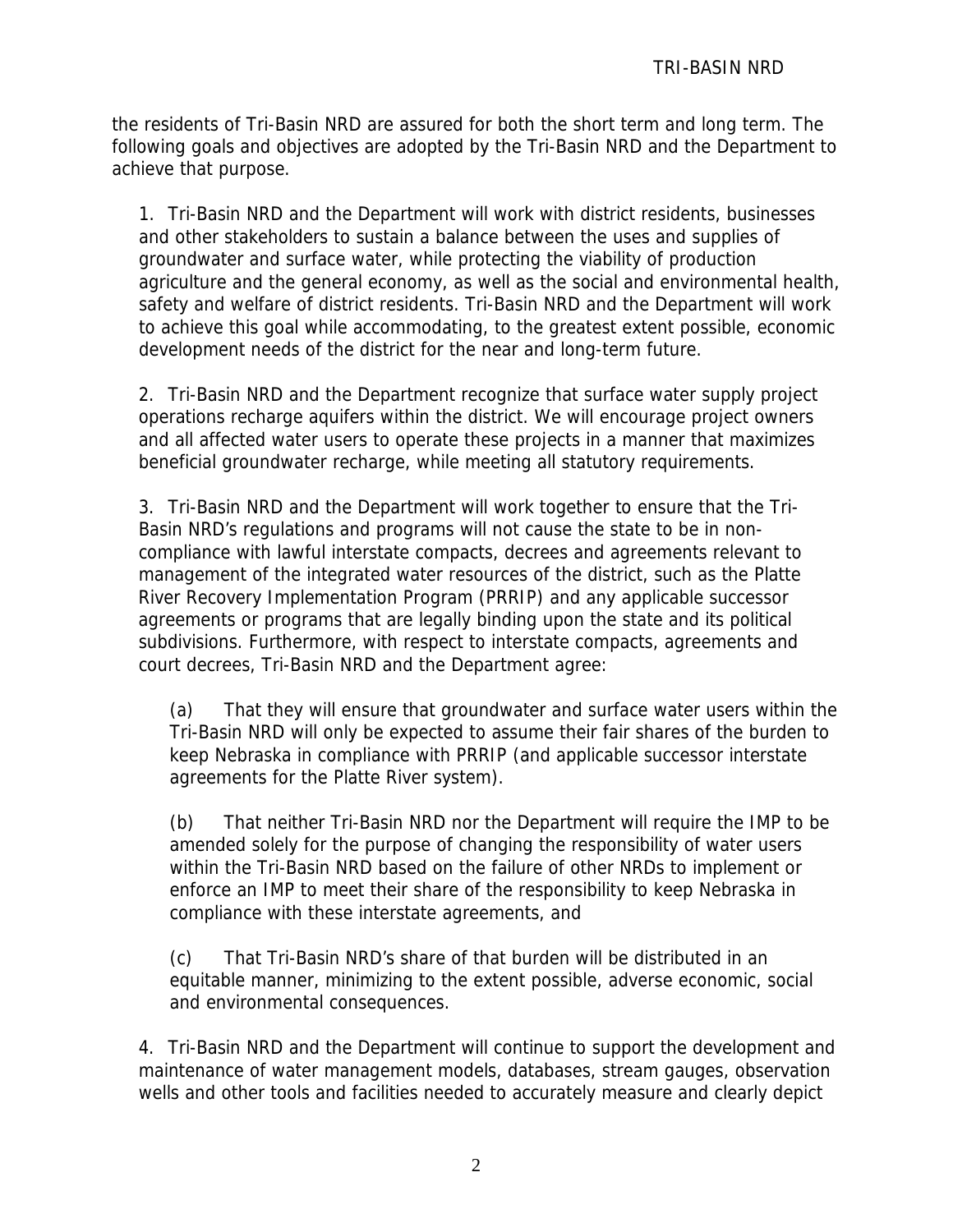the current state of groundwater and surface water resources as well as potential future water resource trends and conditions. More particularly, the agencies will work toward development of a water budget/accounting model that will be used to set annual and longer term targets for water consumption. The model results will be reviewed annually, comparing their output to actual water level and streamflow measurements to determine how well the model mimics reality. The Department and the Tri-Basin NRD will investigate any instances where real-world measurements conflict with model forecasts. After reviewing the models, model results and available data, models will be corrected and improved as needed to improve their accuracy and their ability to simulate actual hydrologic conditions. These tools will be essential for decision makers as they consider whether and how to regulate consumption of integrated water resources. They will also serve as one mechanism to monitor and measure the progress of this IMP.

5. Tri-Basin NRD and the Department will, with limited exceptions allowed by law, limit net consumptive water use within the Platte Basin in Tri-Basin NRD to 2006 levels, except for the overappropriated portion of the Platte Basin (west of Highway 183), where the IMP, in the first increment, will address streamflow depletions to surface water appropriations and water wells constructed in aquifers dependent upon recharge from streamflow, to the extent those depletions are due to water uses initiated after July 1, 1997, as well as ensure compliance with PRRIP.

6. Nothing in this IMP will compel Tri-Basin NRD or the Department to continue to pursue the goals and objectives of this IMP if changes are made in state or federal law that make the integrated management planning process unnecessary or irrelevant.

# **CHAPTER 3: PLATTE BASIN**

I. Authority

A. The Platte Basin overappropriated area joint IMP was prepared by the Board of Directors of Tri-Basin NRD and the Department in accordance with Sections 46-715 through 46-720, NE RRS. The Platte Basin west of Highway 183 in Tri-Basin NRD was declared overappropriated by the Department on September 15, 2004. The Platte Basin east of Highway 183 was declared fully appropriated by the Department on April 21, 2006.

# II. Background

A. More than 100,000 acres of cropland within the Platte Basin portion of Tri-Basin NRD are irrigated with water diverted from the Platte River and distributed through the canals of the Central Nebraska Public Power and Irrigation District (CNPPID). Surface irrigation water and the canals that distribute it enhance recharge of groundwater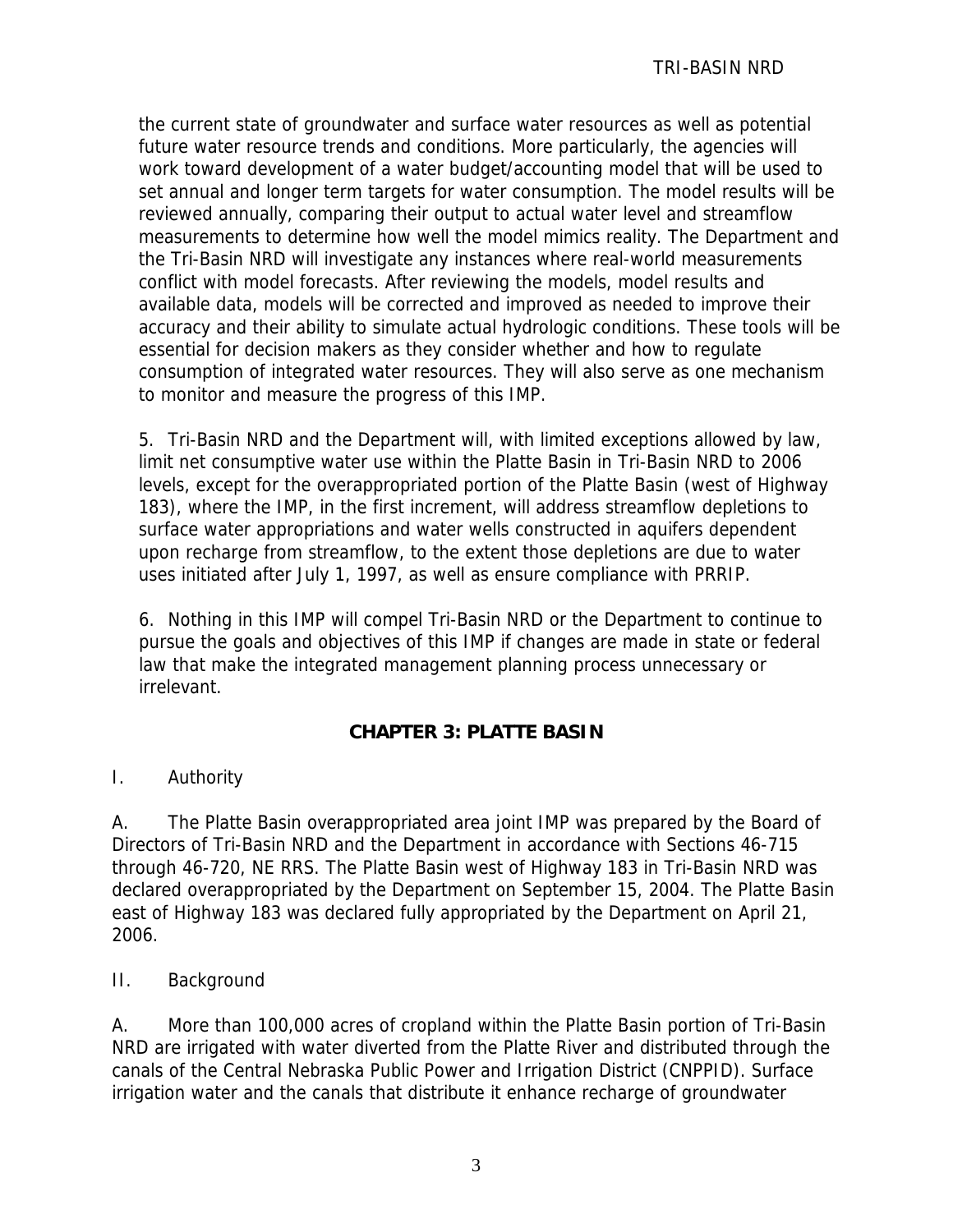supplies within the district. In addition to helping sustain groundwater supplies, this incidental recharge has increased streamflows in Platte and Republican tributary streams. High groundwater levels have also saturated soil and sub-soil in parts of northern Phelps and Kearney counties, requiring CNPPID and the NRD to construct drainage ditches (Improvement Project Areas or IPAs) in an attempt to stabilize groundwater levels below the crop root zone. The NRD has designated portions of the Platte Basin as a "High Groundwater Management Area" pursuant to NRD rule 8.6 for purposes of stabilizing the groundwater table at levels that minimize harm to agricultural land.

B. Water disputes in the Platte River Basin date back to early Nebraska history. Tri-Basin NRD has been involved in Platte Basin water issues since it was established in 1972. Most recently, Tri-Basin NRD directors have participated in meetings and negotiations associated with development of the Platte River Cooperative Agreement and PRRIP. This program will manage certain land and water resources to provide defined benefits for four species in Nebraska that are listed as threatened or endangered by the federal and state governments. PRRIP is intended to provide ESA compliance for water users in the Platte River Basin upstream of Columbus, Nebraska.

# **CHAPTER 4: MAP AND MANAGEMENT AREA BOUNDARIES**

I. Maps of the district, its management areas and river basins are located in Appendix A. The area subject to the overappropriated portion of this IMP is the geographic area of the Tri-Basin NRD designated by the Department as overappropriated on September 15, 2004 (Map2). The areas subject to the fully appropriated portion of this IMP are the fully and overappropriated areas shown on Map 3.

# **CHAPTER 5: FULLY APPROPRIATED PORTION OF THE PLATTE BASIN**

I. GOALS AND OBJECTIVES

A. The overall goals for the Platte Basin are listed in the IMP Goals section above. Tri-Basin NRD and the Department agree to accomplish the following objectives for the Platte River Basin portion of the district in order to achieve the goals of this joint IMP.

1. To prohibit landowners, with limited exceptions for *de minimis* uses such as livestock wells and domestic wells that are not capable of pumping more than 50 gallons per minute, from initiating new or expanded uses of water that increase beneficial consumptive use of water within the fully appropriated portion of the Platte River Basin within Tri-Basin NRD;

2. To investigate methods to reduce the impact of vegetative growth, particularly invasive species infestations, on streamflows in the Platte River and its tributaries.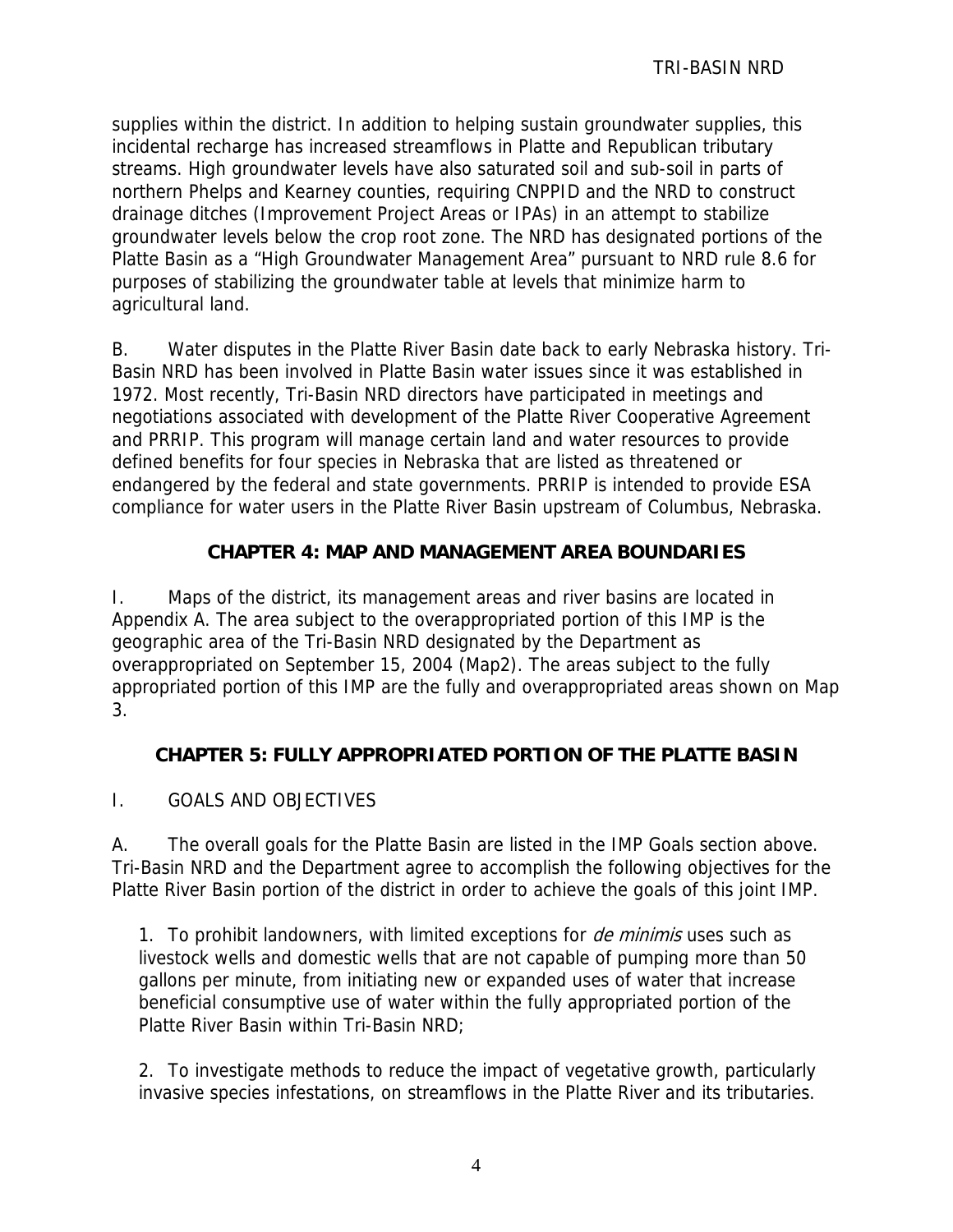3. To develop, in collaboration with CNPPID and other affected water users, and implement plans to continue groundwater recharge from surface water supplies in amounts sufficient to sustain existing groundwater uses where possible.

4. To certify all land irrigated with groundwater and track transfers and changes in use. The Department will continue to track surface water transfers and those groundwater transfers it has responsibility for.

5. To ensure that Platte streamflows needed for existing surface water appropriations and ground water uses will not be depleted by water uses developed after June 15, 2006. This objective will be accomplished by offsetting depletions caused by new water uses via water conservation incentives, offset projects, mandated reductions in water uses, or some combination of these three methods.

6. To prevent depletions to US Fish and Wildlife Service (USFWS) target flows due to water uses developed after July 1, 1997.

- II. PLAN COMPONENTS
- A. Action Items to Achieve Goals and Objectives

The action items described in this section are intended to be consistent with the requirements of Neb. Rev. Stat. § 46-715(3).

- B. Non-Regulatory Action Items
	- 1. Information and Education Programs

(a) The Tri-Basin NRD and the Department will provide educational materials to the public and carry out educational activities that will inform the public about the following issues, among others: the fully appropriated determination, the overappropriated designation, the IMP, NNDP, PRRIP, hydrologically connected groundwater and surface water, invasive species management, conversion of irrigated acres to dryland agriculture or wildlife habitat, limited irrigation cropping systems, soil residue and tillage management, alternative crops and funding sources for programs that enhance water supply.

(b) These educational materials and activities will include public meetings held jointly at least once a year, pamphlets, and website information.

2. Incentive Programs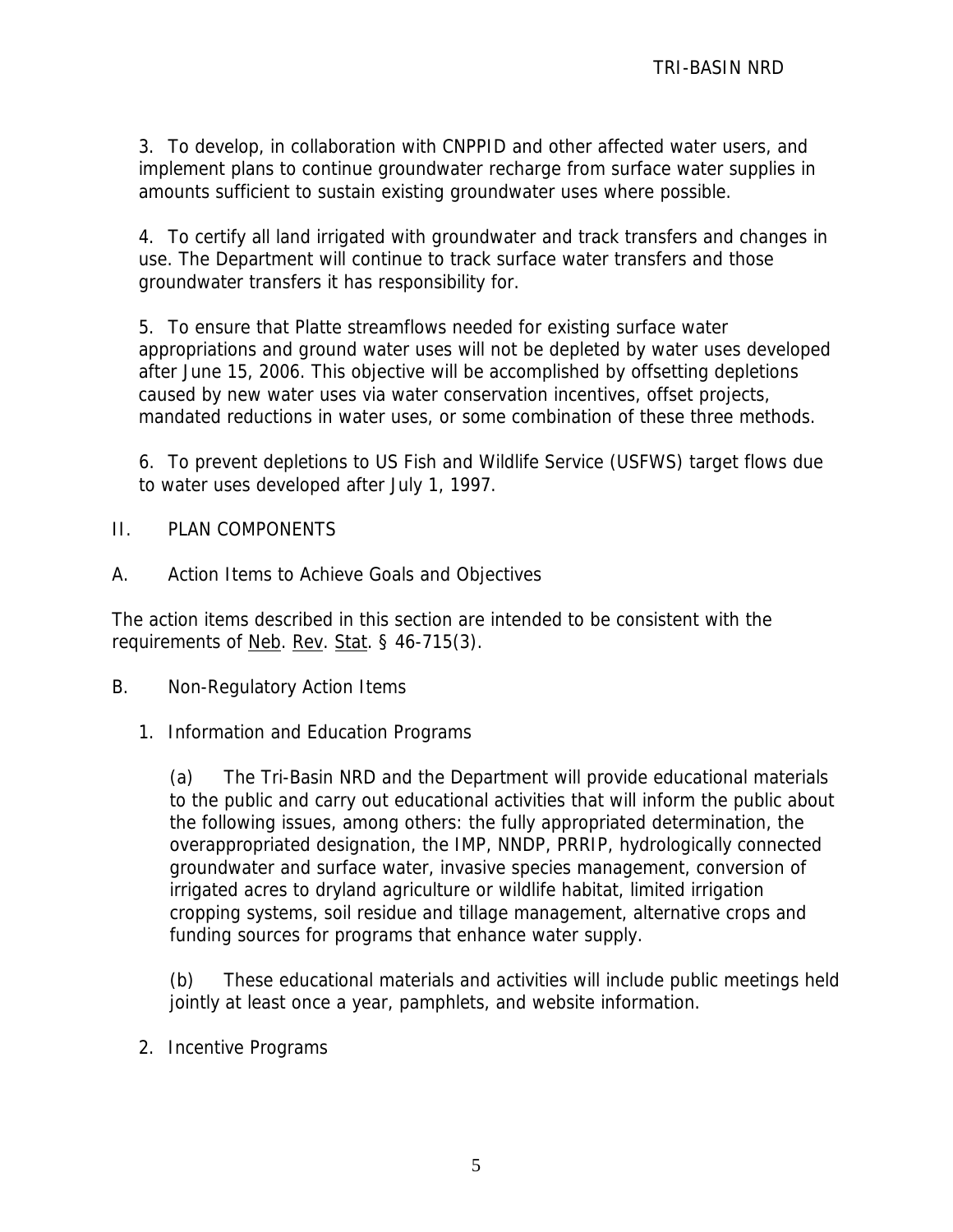(a) Tri-Basin NRD and Department intend to continue to promote existing conservation programs that result in reductions in use of integrated water resources, such as the Conservation Reserve Enhancement Program (CREP) and Environmental Quality Incentives Program (EQIP), which are primarily funded by the U.S. Department of Agriculture. Tri-Basin NRD and the Department may establish and implement financial or other incentive programs to reduce beneficial consumptive use of water within the Tri-Basin NRD. Such incentive programs may include any program authorized by NRD rules and policies, state law or federal programs.

(b) As a condition for participation in an incentive program, water users or landowners may be required to enter into and perform such agreements or covenants concerning the use of land or water as are necessary to produce the water conservation benefits for which the incentive program is established.

## 3. Water Banking

(a) A water banking process may be developed to enable the Tri-Basin NRD to offset existing consumptive water uses, help water users find offsets for new consumptive water uses and reconfigure irrigated acres to achieve maximum water use efficiency. The NRD board is considering whether to develop a water bank and how to structure its administration. The purpose of a water bank would be to encourage and facilitate the transfer of water between users. If the Tri-Basin NRD purchases or otherwise acquires transfers of certified groundwater irrigated acres or other groundwater use or surface water apprpriations, the Tri-Basin NRD will hold the transferred water uses in its water bank for the purposes of:

(1) offseting new or expanded consumptive uses;

(2) saving to meet statutory requirements or interstate agreement obligations;

(3) saving to meet future incremental targets toward achieving a fully appropriated condition;

(4) future sales to individuals as offsets for development of new consumptive uses of groundwater within the Tri-Basin NRD; or

(5) aggregation of certified groundwater-irrigated acres for the purpose of improving irrigation efficiency. Transfers for this purpose are likely to reduce groundwater pumping, but may or may not result in reductions in depletions to streamflows.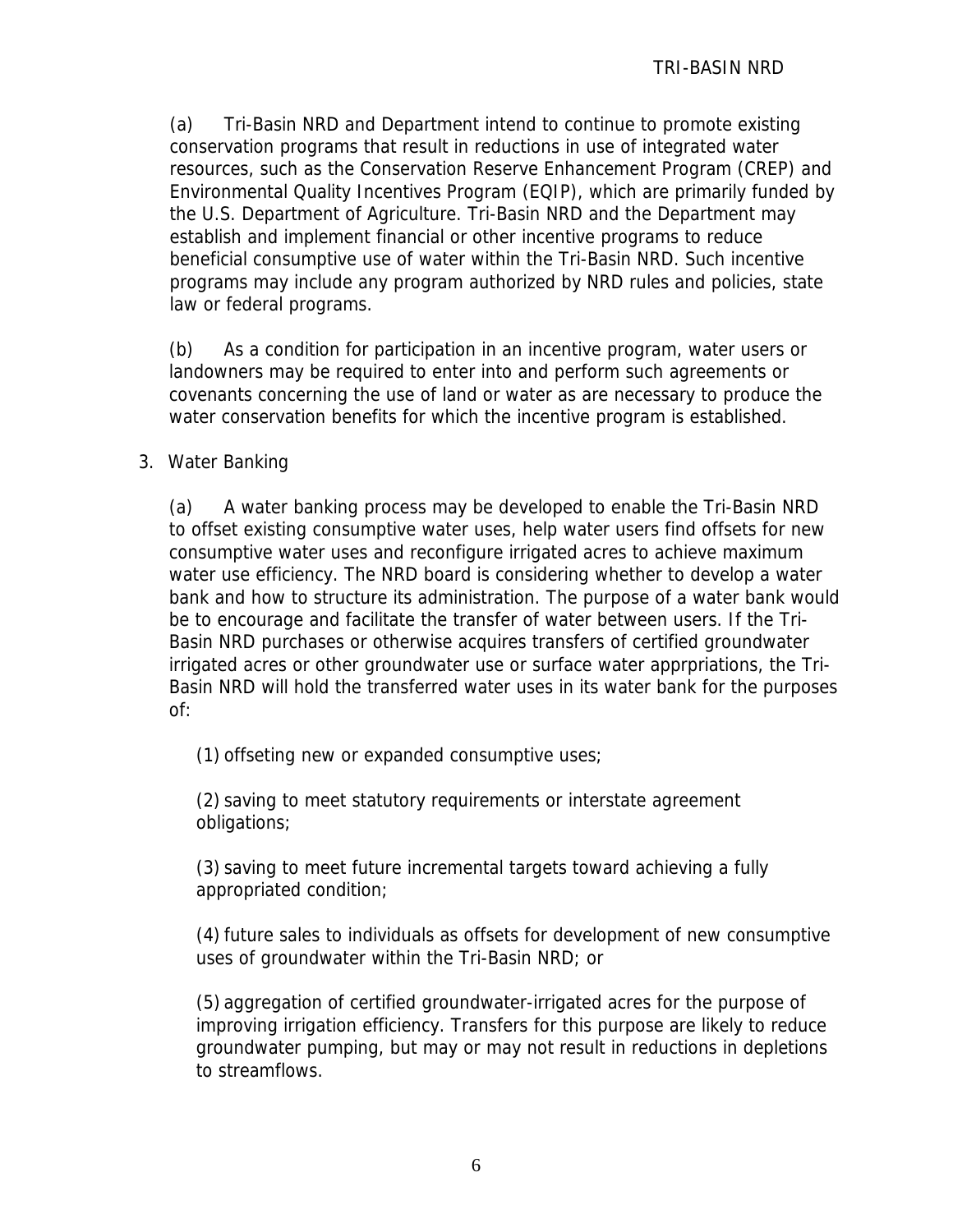New consumptive uses of groundwater are those non de minimis uses which will result in an additional depletion to target flows or existing water users in the Platte River Basin.

(b) In determining the amount of accretions to the stream that will be placed into the water bank due to the transfer of groundwater or surface water uses, Tri-Basin NRD and the Department will agree on the best available tools or methods to utilize for calculating these accretions (i.e. the bankable volume of water). The process used to determine the accretions to be put into the water bank will consider the impact to streamflows through at least a fifty (50) year period and will be consistent with the methods used to evaluate transfers as described in Chapter 5, section II.C.5 of this IMP. Additionally, these calculations will determine the timing and location of streamflow changes due to the transfer to the water bank and any impacts to existing groundwater or surface water users.

(c) If the Tri-Basin NRD intends to purchase, lease or otherwise acquire a surface water appropriation for deposit in the water bank, Tri-Basin NRD will contact the Department prior to such purchase. The Department will conduct a field investigation of the surface water appropriation and notify Tri-Basin NRD of the results within ninety (90) days. Tri-Basin NRD will work collaboratively with the Department in performing analyses to evaluate the bankable volume of water resulting from purchase, lease or acquisition by other means of surface water appropriations. If surface water appropriations are transferred to another purpose or point of use, Tri-Basin NRD will follow the appropriate statutes and rules and regulations of the Department for approval of such transfers.

(d) Tri-Basin NRD will obtain and maintain permanent easements on all property from which surface water or groundwater uses that have been retired for purposes of the water bank.

(e) All deposits, withdrawals and other activities (purchases, sales, leases, transfers and assignments) related to the water bank will be reported annually according to section II.A of Chapter 7 of this IMP.

(f) Any water banking activity carried out by Tri-Basin NRD will follow the procedures for any groundwater regulatory action (e.g. transfers, certification or municipal and non-municipal industrial accounting) applicable to such activity. Any surface water related water banking activity carried out by the Tri-Basin NRD must follow the appropriate state statute and Department rules and regulations.

C. Groundwater Regulatory Action Items (controls)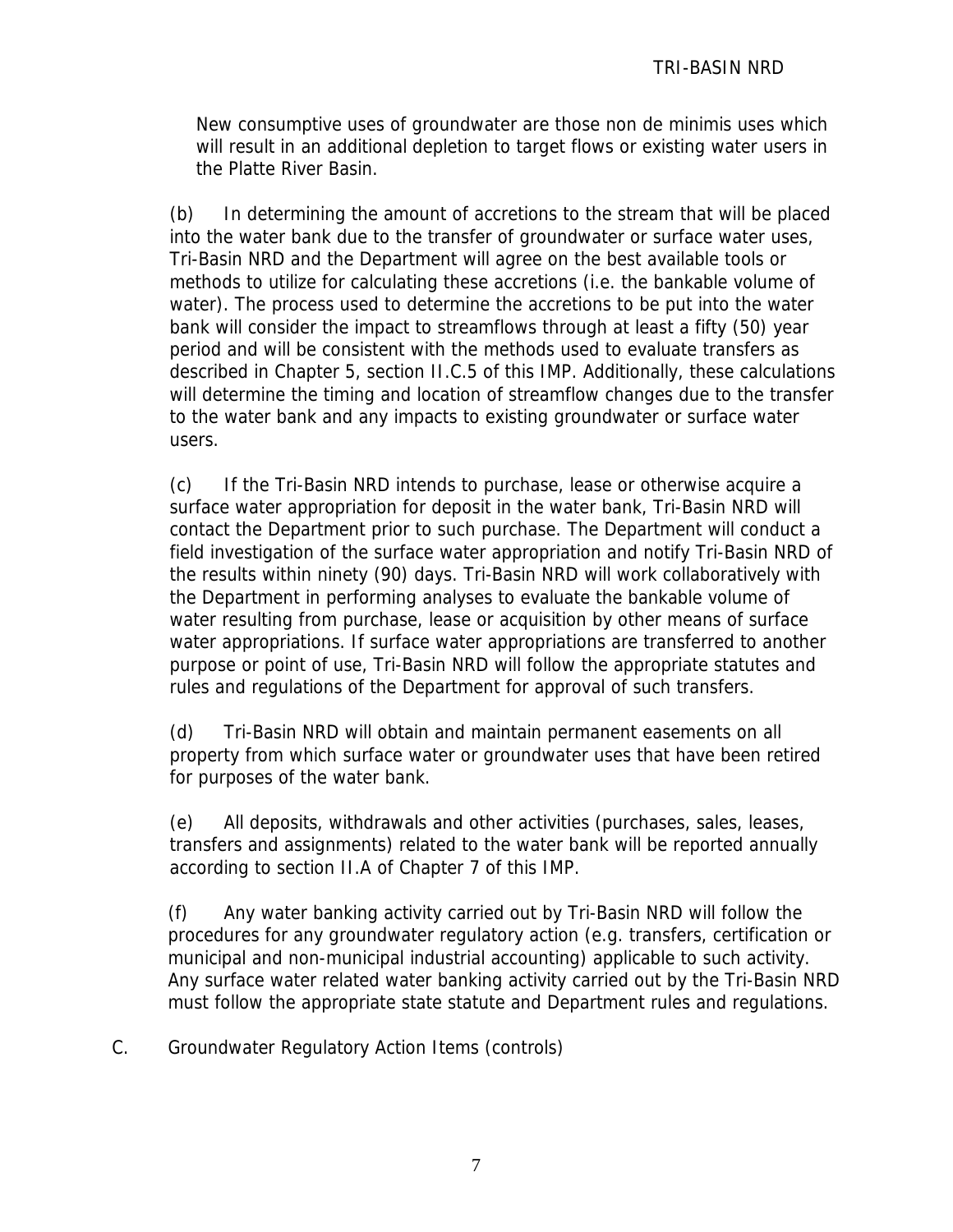1. The groundwater controls that have been adopted and implemented by Tri-Basin NRD are those found in the Rules and Regulations – Ground Water Management in the Tri-Basin Natural Resources District</u>. Tri-Basin NRD utilizes several statutorily authorized groundwater management controls to protect groundwater quality and quantity.

2. The current benchmark for groundwater quality is that groundwater resources should contain less than 9 ppm nitrate-nitrogen. The benchmark for groundwater quantity is that a three-year rolling average of groundwater table elevations should equal or exceed average springtime groundwater table elevations during the period 1981-85.

3. The Tri-Basin NRD will periodically review the controls being implemented to carry out the goals and objectives of this IMP. The Tri-Basin NRD reserves the right to adopt additional controls identified in state statutes and may adjust or modify the listed controls if the board of directors determines that such controls will help the district achieve the goals and objectives of this IMP. Changes to these controls may be the result of the annual review of progress being made toward achieving the goals of this IMP, according to 46-715(4)(d)(i). Specifically, Tri-Basin NRD will require landowners to either reduce groundwater-irrigated acres or limit groundwater pumping through allocation, if necessary. Any adjustments or modifications to the controls must not be in conflict with the goals and objectives of this IMP. Prior to the removal of the listed controls, the Tri-Basin NRD and the Department must amend this IMP.

4. The Department and the Tri-Basin NRD will coordinate with the other Platte Basin NRDs (Central Platte NRD, Tri-Basin NRD, Twin Platte NRD, South Platte NRD and North Platte NRD) to develop a consistent method of calculation that will be applied when calculations of depletions or accretions to the stream are necessary to implement groundwater regulatory actions.

5. Tri-Basin NRD and the Department have already taken several steps intended to protect interconnected groundwater and surface water resources. The following three (3) groundwater regulatory actions are currently being implemented in the fully appropriated area of the Tri-Basin NRD and will continue to be implemented in the future: (a) moratorium on drilling new wells for new water uses, (b) certification of irrigation uses and (c) regulation of transfers of irrigated land, ,

(a) Moratorium

There will be a moratorium on the issuance of new water well construction permits for development of new groundwater uses and on new or expanded groundwater uses. The Tri-Basin NRD may grant a variance from the moratorium if there is an offset for the new or expanded use or if there will not be an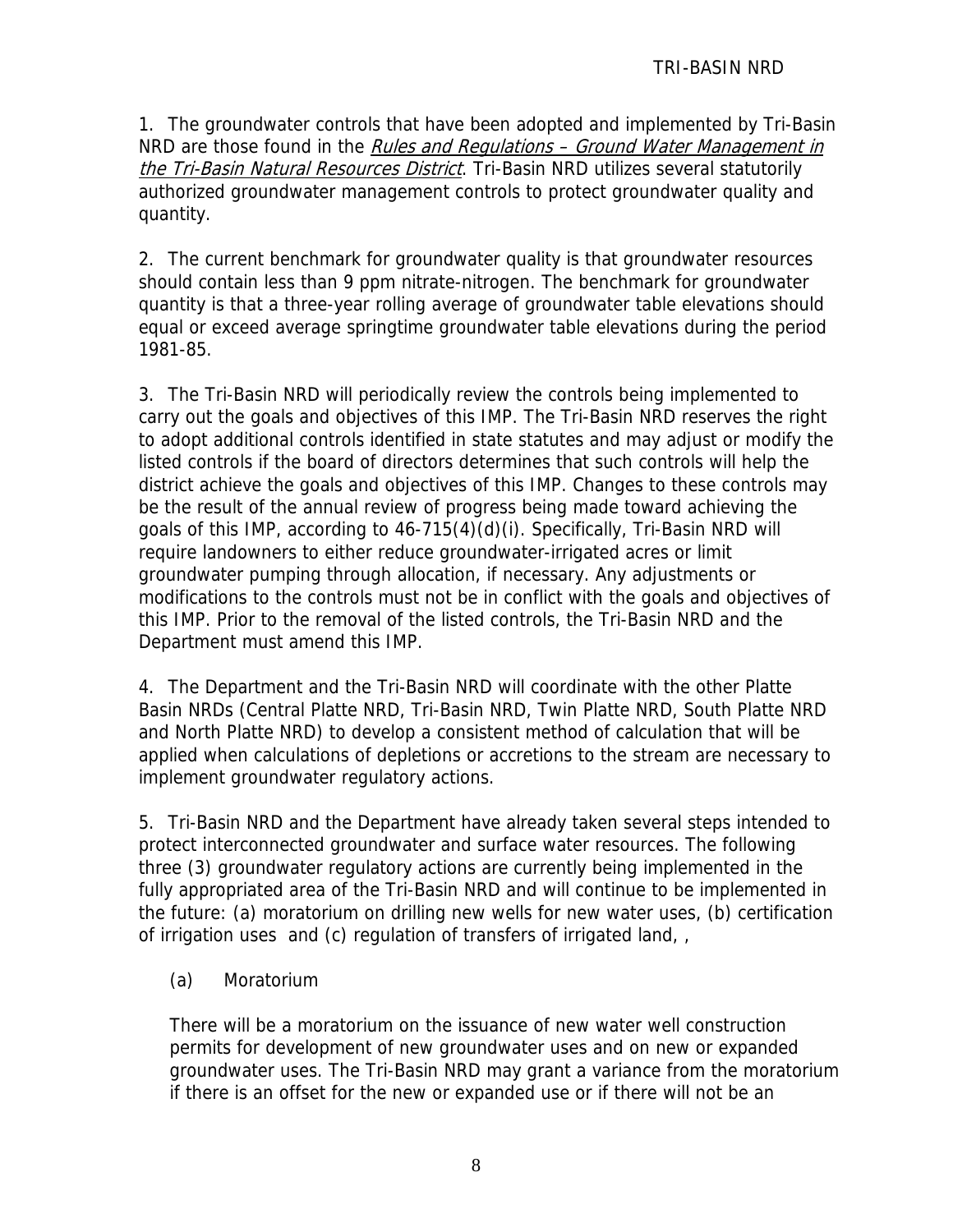increase in consumptive use due to the new or expanded use. In granting a variance, the Tri-Basin NRD will consider the timing, location and amount of the depletion and the corresponding offset so there will not be an adverse impact on existing groundwater or surface water users.

(b) Certification of Irrigation Uses

All groundwater irrigation uses have been certified by the Tri-Basin NRD. If modifications to certified irrigated acres are necessary, the Tri-Basin NRD will consider the timing, location and amount of any depletion associated with the modification and any associated offset to ensure that no adverse impacts on existing groundwater or surface water users occur as a result of Tri-Basin NRDauthorized transfers.

- (c) Transfers
	- (1) General Guidelines for Transfers

(i) The purpose of a transfer is to allow for the consumptive use of groundwater to be changed either in location or purpose without causing an increase in depletions to the Platte River or an impact to existing surface water or groundwater users.

(ii) The types of transfers that the Tri-Basin NRD will permit and regulate or take action on through the Tri-Basin NRD's Ground Water Management Rules and Regulations are (1) physical transfers of groundwater off of overlying land; (2) transfers of the type of use or addition of use; (3) transfers of certified irrigated acres; (4) physical transfers of groundwater or certified irrigated acres between the Tri-Basin NRD and adjoining Platte Basin NRDs; (5) municipal transfer permits (if the applicant does not have a municipal transfer permit from the Department); (6) industrial transfer permits (if the applicant does not have an industrial municipal transfer permit from the Department); and (7) transfers out of state.

(iii) For transfers listed in 1-7 above, permits will be required from the Tri-Basin NRD. The specifics of the transfer permitting process including the evaluation criteria are described in Tri-Basin NRD's Ground Water Management Rules and Regulations. The evaluation criteria for a transfer permit will include, but not be limited to, the following considerations: (1) whether the proposed transfer will cause an impact to existing groundwater or surface water users; (2) whether the proposed transfer will cause an increase in depletions to the Platte River; (3) whether the proposed transfer will result in an increase in consumptive use; (4) the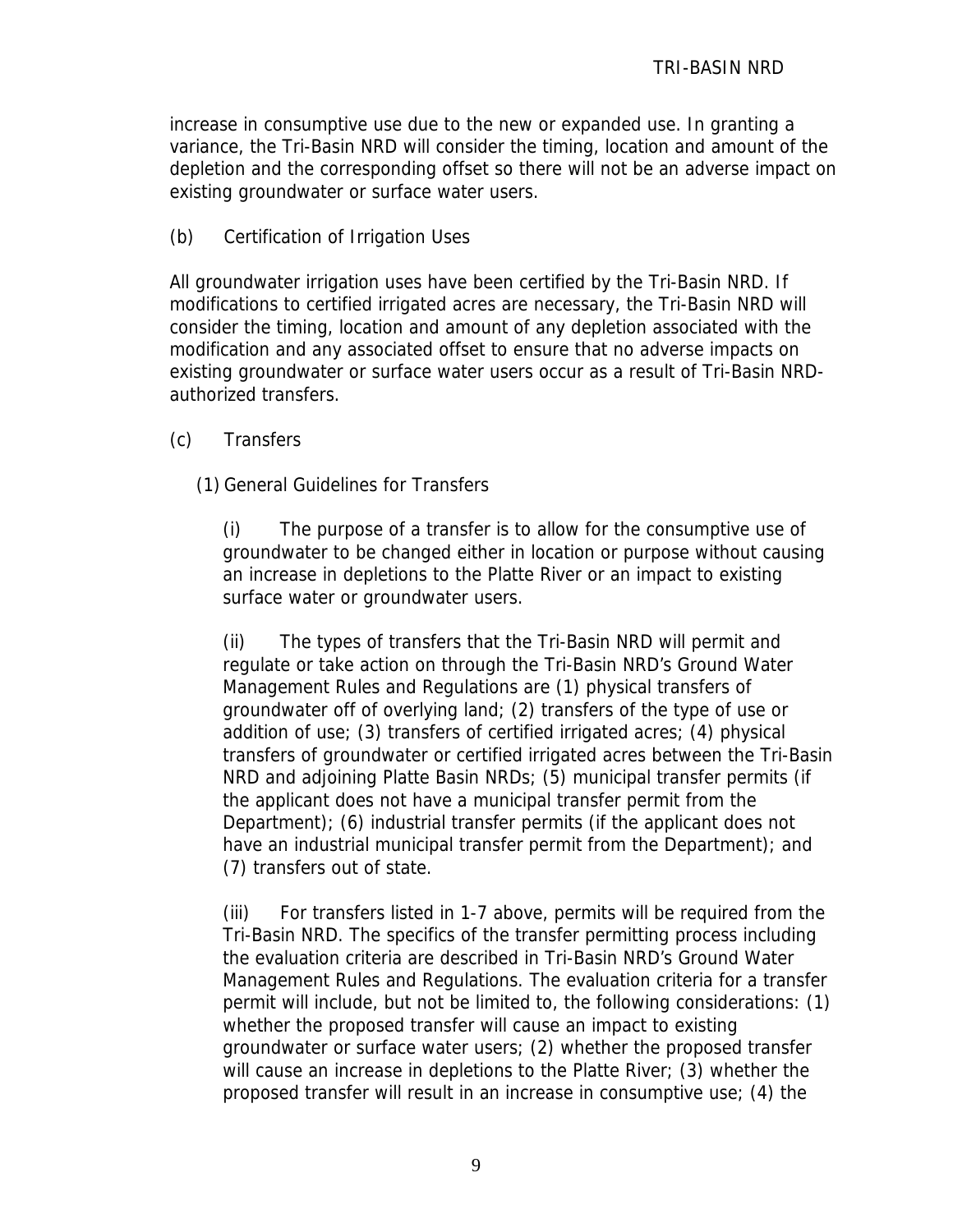amount, location and timing of any changes in depletions or accretions to the river due to the proposed transfer; (5) whether the proposed transfer will adversely affect the state's ability to comply with PRRIP; (6) whether the proposed transfer is consistent with the purpose for which the Integrated Management Area was designated; and (7) whether the proposed transfer will protect the public interest and not be detrimental to the public welfare.

(iv) Tri-Basin NRD and the Department will agree on the methodology to determine whether proposed transfers will meet criteria related to the state's ability to comply with PRRIP including the determination of the effects of transfers on the Platte River and its perennial tributaries, including the timing, amount and location of the depletion and the associated offset. Any actions taken by the Tri-Basin NRD related to the approval of transfer permits will be documented and shared with the Department pursuant to Chapter 7 section II.A of this IMP.

(2) Guidelines for Types of Transfers

(i) Physical transfer of groundwater off of the overlying land – (1) permits will not be required for the physical transfer of groundwater for domestic or range livestock uses;

(ii) Transfer of the type of use or addition of use  $-$  (1) the transfer cannot result in an increase in consumptive use unless an offset is provided and (2) the registration must be changed to reflect the new or additional use

(iii) Transfers of certified irrigated acres  $-$  (1) the certified acres being transferred will be decertified on the original parcel and an equal or lesser number of acres will be certified on the destination parcel; (2) transfers will not result in increases in consumptive use; (3) if the location the certified acres are being transferred to has a stream depletion factor that is less than one hundred and ten percent of the stream depletion factor of the original location of the certified acres, the same number of acres can be moved. If the destination parcel for the certified acres has a stream depletion factor that is ten percent or more greater than the original location of the certified acres, the number of acres that can be transferred will be decreased by an amount proportional to the increase in the stream depletion factor; (4) the parcel that the certified acres originated from will remain in dryland agricultural use, or another lower consumptive use land practice approved by the Tri-Basin NRD; and (5) no certified acre transfers will be allowed from land that has surface water or commingled water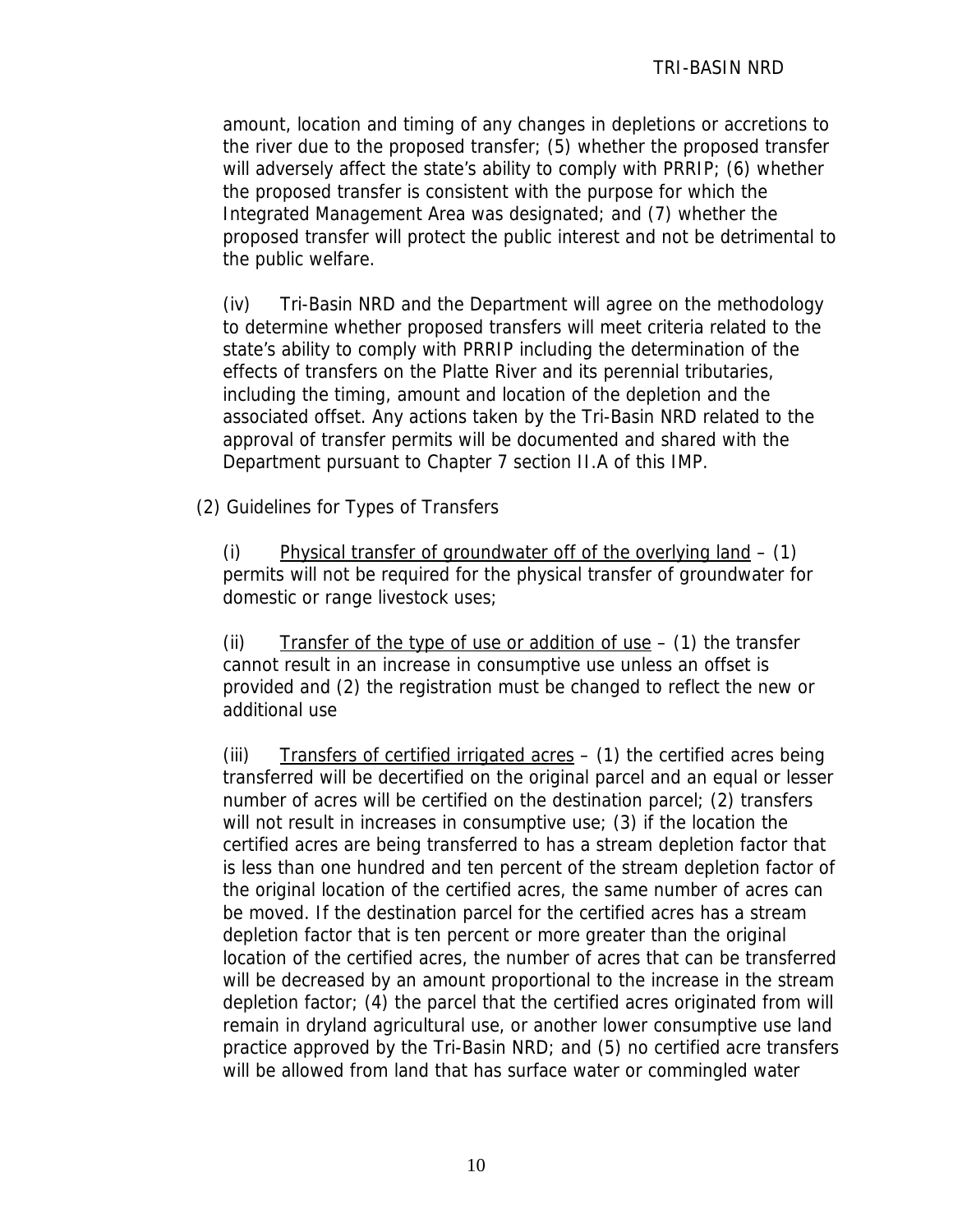sources to land that will have groundwater as the sole source of irrigation water.

(iv) Transfers from Outside to Inside the Tri-Basin NRD and from Inside to Outside the Tri-Basin NRD – (1) a permit from the Tri-Basin NRD is required; (2) the transfer must be in conformance with the rules and regulations of the NRD from which the transfer is coming from or going to; and (3) an agreement must be reached between the Tri-Basin NRD and the other NRD involved in the transfer that the use being retired in one district will remain retired for the duration of the transfer.

(v) Municipal Transfer Permits – (1) transfers without a municipal and rural domestic transfer permit from the Department will require a transfer permit from the Tri-Basin NRD; (2) copies of variances or Tri-Basin NRD permit applications for municipal uses shall be forwarded to the Department for review, to ensure that compliance with the PRRIP will be maintained; and (3) a water well construction permit shall not be issued until the board has granted a variance to the moratorium on the issuance of new water well construction permits and has approved the transfer permit.

(vi) Industrial Transfer Permits – (1) groundwater transfers without an industrial transfer permit from the Department will require a transfer permit from the Tri-Basin NRD; (2) copies of variances or Tri-Basin NRD permit applications for industrial uses shall be forwarded to the Department for review, to ensure that compliance with the PRRIP will be maintained; and (3) a water well construction permit shall not be issued until the board has granted a variance to the moratorium on the issuance of water well construction permits and has approved the transfer permit.

(vii) Transfer Out of State  $-$  (1) The Department will consult with the TPNRD when considering applications filed to transfer groundwater out of state, pursuant to Neb. Rev. Stat. § 46-613.01. The Tri-Basin NRD will take action to approve or deny the transfer request based on the same criteria that transfers within the district are subject to prior to the issuance of a transfer permit by the Department; and (2) a water well construction permit shall not be issued until the board has granted a variance to the moratorium on the issuance of new water well construction permits and has approved the transfer permit.

6. Tri-Basin NRD will adopt or revise groundwater management rules and regulations as needed to carry out the four (4) ground water action items (a) through (d) described below.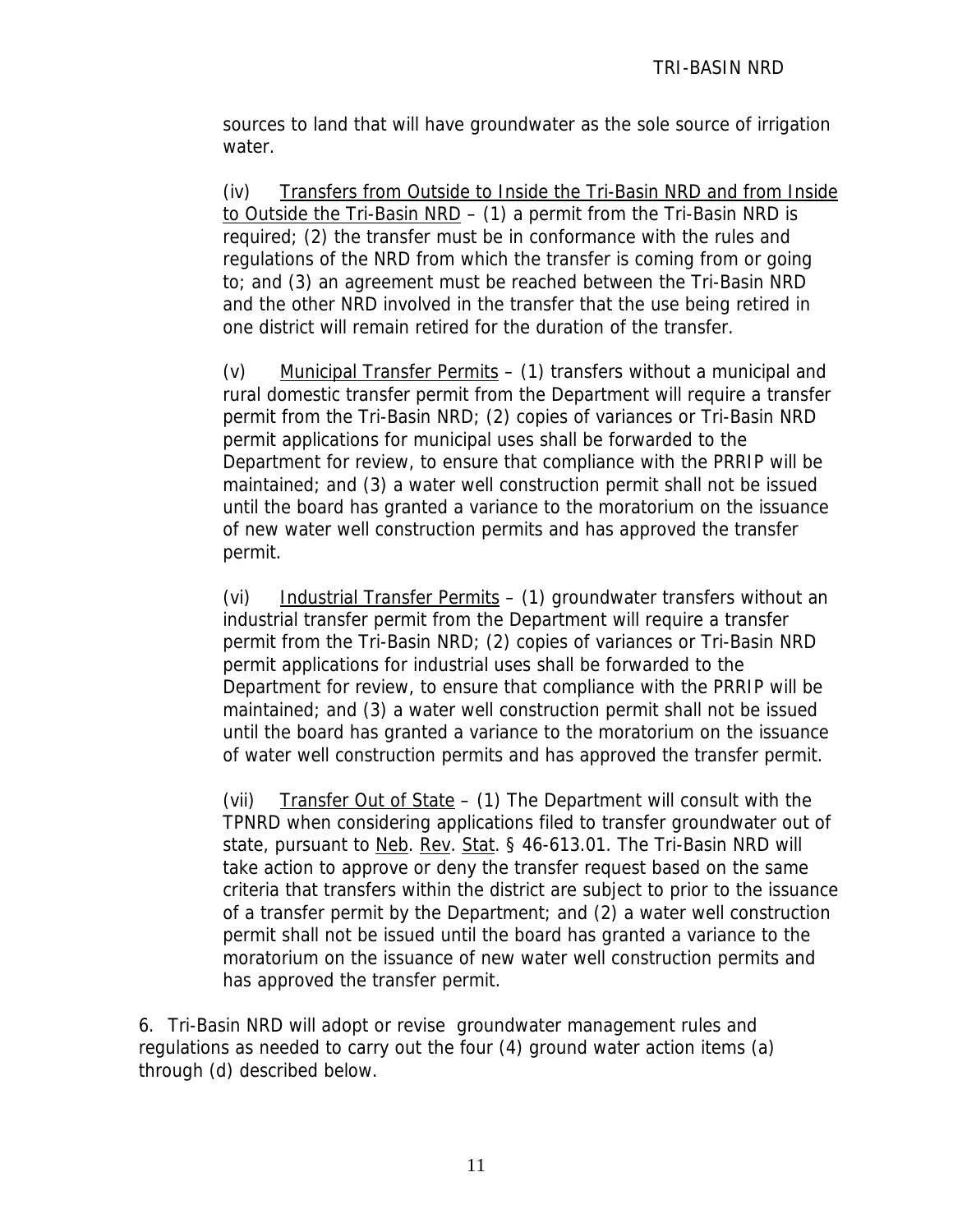## (a) Municipal Use and Accounting

(1) Tri-Basin NRD will calculate baseline consumptive use for each municipality within the district based on historical consumptive use data for the interval August 1, 2001, through July 31, 2006. Consumptive use will be determined from groundwater pumping volumes and, where applicable, wastewater discharge volumes. The baseline will be used to determine annual increases in consumptive use.

(2) Annual changes in consumptive use will be tracked for each municipality through a reporting and database system administered by Tri-Basin NRD. Increases in consumptive use will be subdivided to the extent possible using available data into three categories: new or expanded commercial/industrial uses; increases in governmental uses; and increases in per capita consumptive use.

(3) Tri-Basin NRD will be responsible for offsetting all increases in municipal governmental consumptive use, increases in per capita use up to two hundred twenty-five (225) gallons per person per day, and new or expanded single commercial/industrial consumptive uses of less than twenty-five (25) million gallons per year. If a municipality holds a municipal and rural domestic transfer permit granted by the Department, then the Tri-Basin NRD must offset the increased consumptive use above the baseline consumptive use, as long as total municipal water use remains lower than the limits granted in the municipal and rural domestic transfer permit.

(4) The municipality will be responsible for offsetting all increases in per capita use greater than two hundred twenty-five (225) gallons per person per day and new or expanded single commercial/industrial consumptive uses of greater than twenty-five (25) million gallons per year. If a municipality holds a municipal and rural domestic transfer permit granted by the Department, then the municipality must offset increased consumptive use above the baseline consumptive use if total municipal water use exceeds the limits granted in the municipal and rural domestic transfer permit.

#### (b) Non-Municipal Industrial Use and Accounting

(1) Tri-Basin NRD will calculate baseline consumptive use for each nonmunicipal commercial/industrial user within the district based on historical consumptive use data for the interval August 1, 2001, through July 31, 2006. Consumptive use will be determined from groundwater pumping volumes and, where available, wastewater discharge volumes. The baseline will be used to determine annual changes in consumptive use.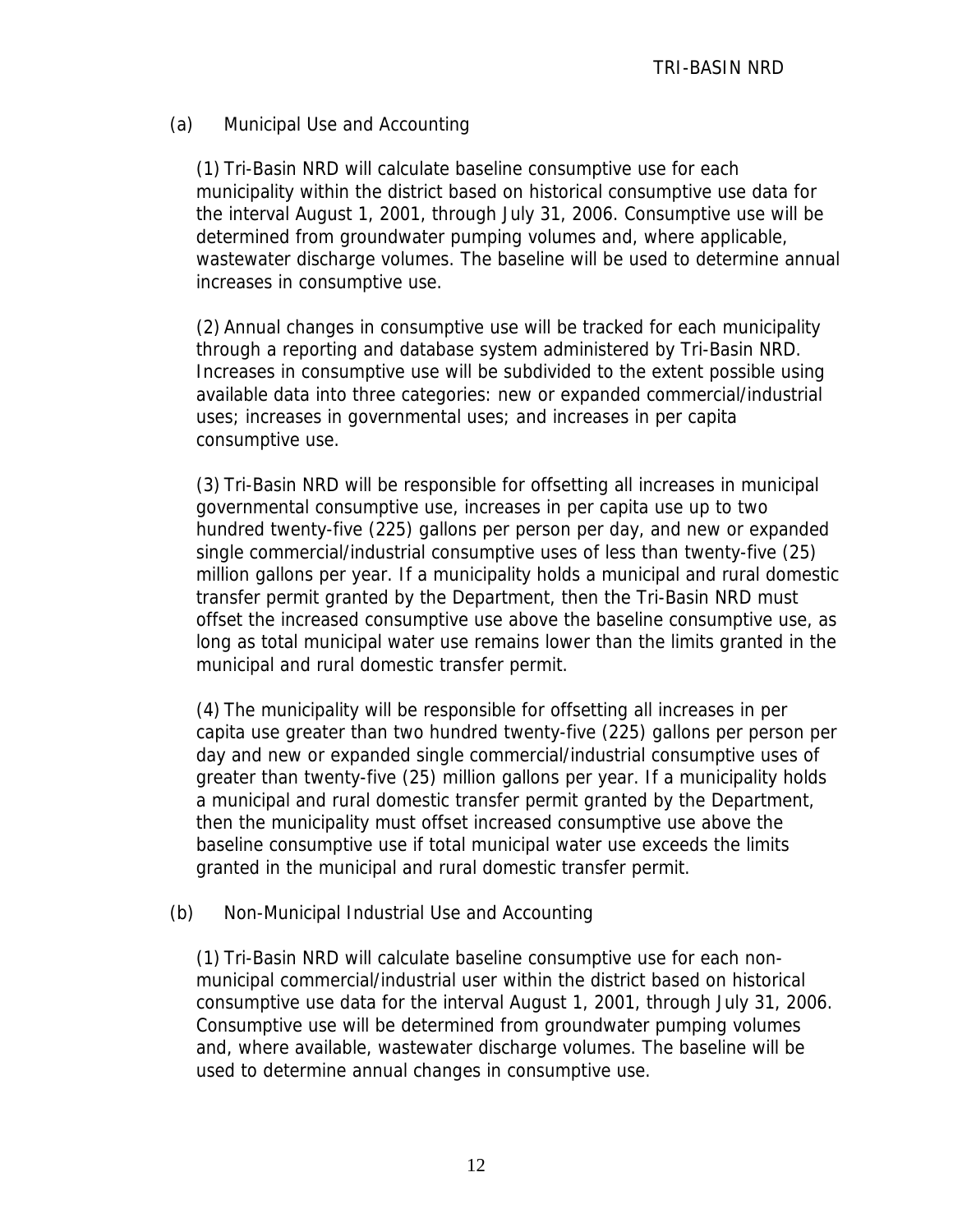(2) Annual changes in consumptive use will be tracked for each non-municipal commercial/industrial user through a reporting and database system administered by Tri-Basin NRD.

(3) Tri-Basin NRD will be responsible for offsetting all new or expanded single commercial/industrial consumptive uses of less than twenty-five (25) million gallons per year and, if a user holds an industrial transfer permit, the increased consumptive use below the permitted limit, so long as total industrial water use remains lower than the permitted limit.

(4) Non-municipal commercial/industrial users will be responsible for offsetting the entirety of a new or expanded consumptive use of greater than twenty-five (25) million gallons per year or, if a user holds an industrial transfer permit, any increased consumptive use above the permitted limit.

## (c) Large User Permits

(1) Any public water supplier, with the exception of municipalities, who desires to withdraw and consume groundwater shall, prior to: 1) changing the use of an existing groundwater well or wells; 2) commencing construction of any new or replacement groundwater well; or 3) modifying the existing infrastructure for the purpose of expanding the consumptive use of groundwater, receive from the Tri-Basin NRD a large user permit to authorize such withdrawal and consumption of groundwater.

#### (d) Variances

(1) Tri-Basin NRD may grant a variance for good cause shown for any of the above-listed groundwater regulatory actions. Any variance granted by Tri-Basin NRD will consider the timing, location and amount of any depletion associated with the variance and insure that such depletion is offset to ensure that there will not be an adverse impact to existing groundwater or surface water users or to the state's ability to comply with the PRRIP.

#### D. Rules and Regulations and Other Authorities

1. The rules and regulations of Tri-Basin NRD are separate and distinct from this IMP. This IMP establishes the inter-related water management goals, objectives and work tasks, while the rules and regulations create the regulatory framework and precise mechanisms that will be used to implement this plan and other plans and policies established by the board of directors.

2. Tri-Basin NRD may, from time to time, change its rules and regulations to better achieve the purposes of this plan or other plans and policies of the district. Tri-Basin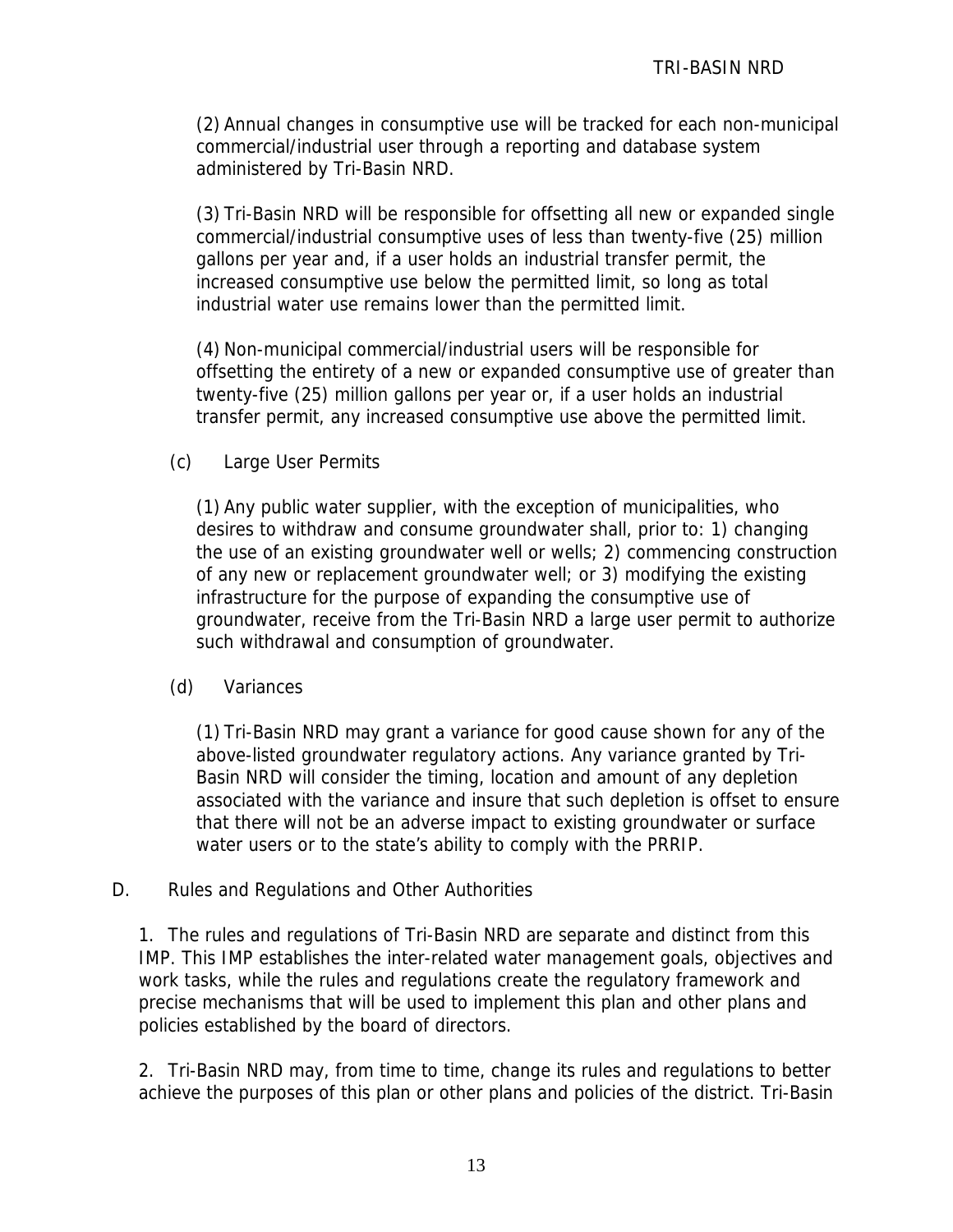NRD also reserves the right to rescind portions of its rules and regulations, as long as such changes in rules do not interfere with the NRD's ability to meet the goals and objectives of this IMP.

3. Tri-Basin NRD may utilize its statutory authority under Neb. Rev. Stat. 2-3252 to establish one or more Improvement Project Areas (IPAs) to finance groundwater recharge or surface water depletion offset projects. These IPAs would assess land based on potential benefits resulting from such projects.

E. Surface Water Regulatory Actions

The following surface water controls as authorized by Neb. Rev. Stat. § 46-716 will be implemented or will continue to be implemented by the Department:

1. The Department will continue the moratorium on new surface water appropriations in the portion of the Platte River Basin within the boundaries of the Tri-Basin NRD. Variances may be granted by the Department in accordance with Department rules and regulations.

2. Transfers of surface water appropriations will be in accordance with statute and Department rules and regulations.

3. Surface water appropriations will continue to be administered according to statute and Department rules and regulations.

4. The use of surface water will continue to be monitored to make sure that unauthorized use is not occurring.

5. The Department will not require surface water appropriators to apply or use conservation measures.

(a) If the Department in the future requires surface water appropriators to apply or use conservation measures, the surface water appropriators will be allowed a certain amount of time to identify conservation measures to be applied or used and to develop a schedule for such application and utilization.

6. The Department does not anticipate a need to require additional restrictions on surface water use.

(a) If the Department in the future requires other restrictions on surface water use, such restrictions must be consistent with the intent of § 46-715 and the requirements of § 46-231.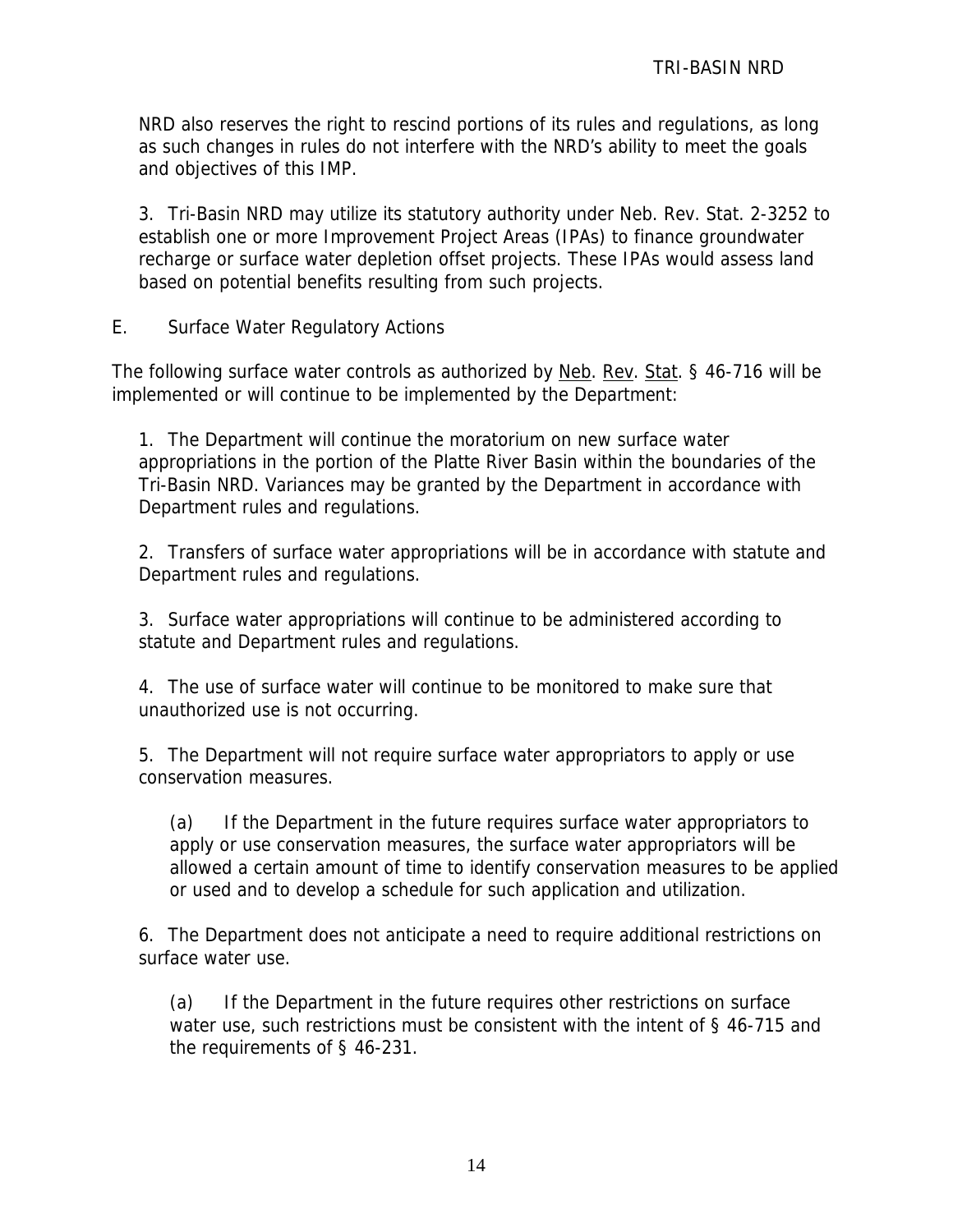(b) If the Department in the future requires other restrictions on surface water use, the surface water appropriators will be allowed a certain amount of time to comment on the proposed restrictions.

# **CHAPTER 6: OVERAPPROPRIATED AREA AND NEBRASKA NEW DEPLETION PLAN**

## I. GOALS AND OBJECTIVES

In addition to the overall goals and objectives for the Platte Basin listed above, Tri-Basin NRD and the Department agree that the joint IMP should include the following additional goals and objectives for the Overappropriated Area and Nebraska New Depletion Plan portion of this IMP.

- A. Goals
	- 1. Incrementally achieve and sustain a fully appropriated condition.

(a) Within the first ten (10) year increment, address impacts of streamflow depletions to surface water appropriations and water wells constructed in aquifers dependent upon recharge from streamflow to the extent those depletions are due to water use initiated after July 1, 1997.

(b) Impacts of streamflow depletions to surface water appropriations and water wells constructed in aquifers dependent upon recharge from streamflow to the extent those depletions are due to water use initiated prior to July 1, 1997 may be addressed prior to a subsequent increment with the intent of achieving a fully appropriated condition.

(c) Once a fully appropriated condition is achieved, maintain such condition through the implementation of the IMP.

2. Ensure that no act or omission of the Tri-Basin NRD will cause the state to not be in compliance with any interstate compact or decree or other formal state contract or agreement.

(a) More particularly, Tri-Basin NRD and Department agree that they do not intend to allow any act or omission of the Tri-Basin NRD to cause the state to not be in compliance with NNDP included within PRRIP, for as long as PRRIP exists.

- 3. Maintain consistency with the Basin-Wide IMP.
- B. Objectives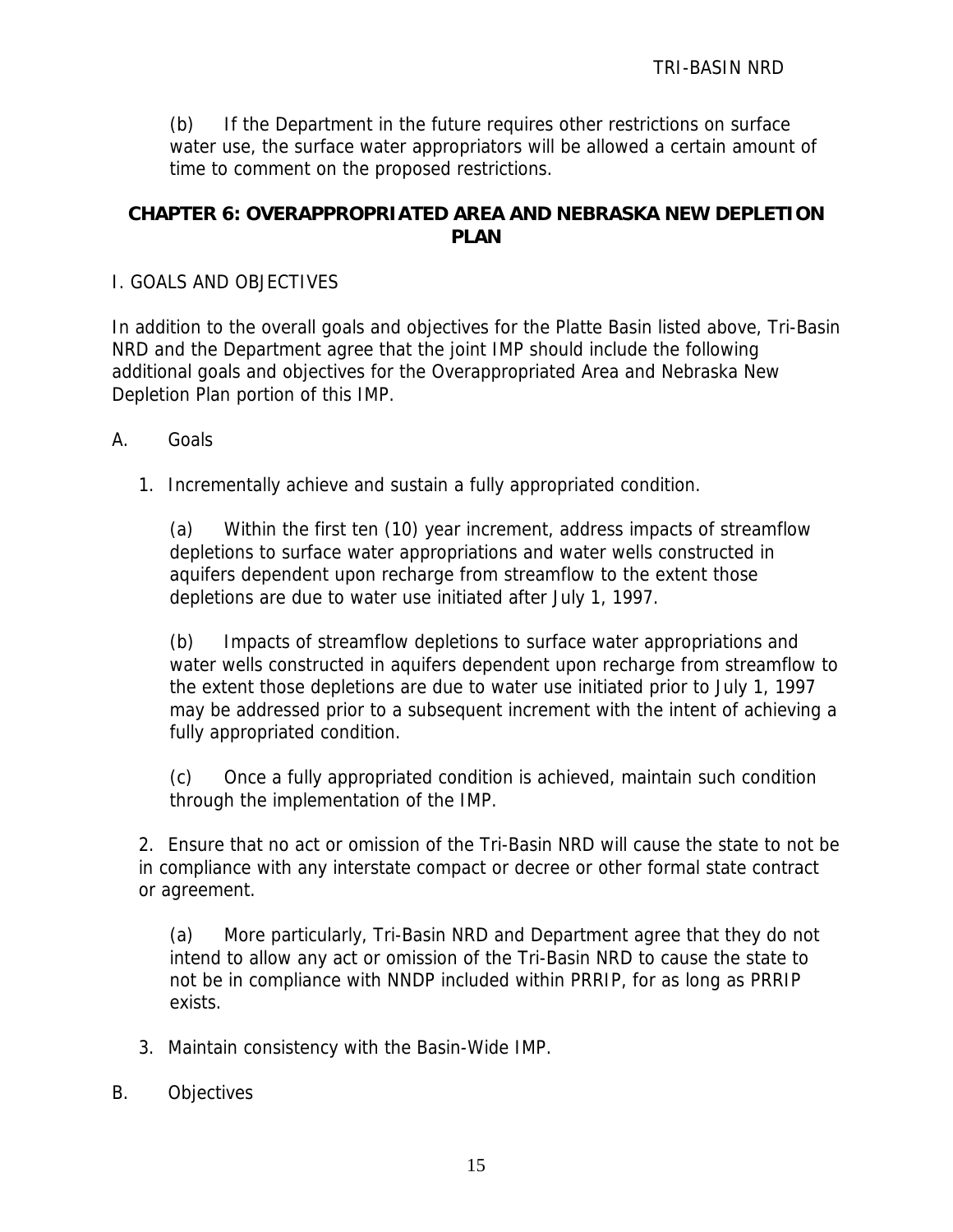1. Goal I.A.1(a) Objectives:

(a) Implement measures within the first ten (10) year increment to offset an annual depletion of two thousand five hundred (2,500) acre-feet to the Platte River for the period 2043-2048. This rate is the current best estimate and is subject to change based upon new data and information.

(b) Conduct a technical analysis as described in  $N$ eb. Rev. Stat. § 46-715(4)(d)(iii) for this IMP after it has been in effect for six (6) years, to determine whether the measures adopted in this IMP are sufficient to offset depletions due to post-July 1, 1997 water uses.

2. Goals I.A.1(a) and (b) Objectives

(a) Continue to refine the estimation methodology used to calculate the difference between the current and fully appropriated levels of development.

(b) Use available funds to offset depletions that are identified as part of the overall difference between current and fully appropriated levels of development.

3. Goals I.A.1(a), (b), and (c) Objectives

(a) Develop and maintain data sets and analytical tools, such as the Cooperative Hydrologic Study (COHYST) and other programs and projects needed to implement this IMP.

(b) Annually Review the provisions of this IMP to insure progress toward implementing the provisions of this IMP to insure that they are adequate to offset depletions due to post- July 1, 1997, water uses and will lead toward reaching a fully appropriated condition.

(c) Review the provisions of this IMP annually to insure that they are adequate to maintain a fully appropriated condition, once that condition has been achieved.

4. Goal I.A.2(a) Objectives:

(a) To the extent it is required in order to maintain compliance with the NNDP, Tri-Basin NRD will provide accretions to the Platte River that equal or exceed the annual depletion amount, taking into account appropriate timing and location, for the first ten (10) year increment as shown in table 1. The data shown in table 1 represent the current best estimate of post-1997 stream depletions to the Platte Rive due to changes in groundwater irrigated acres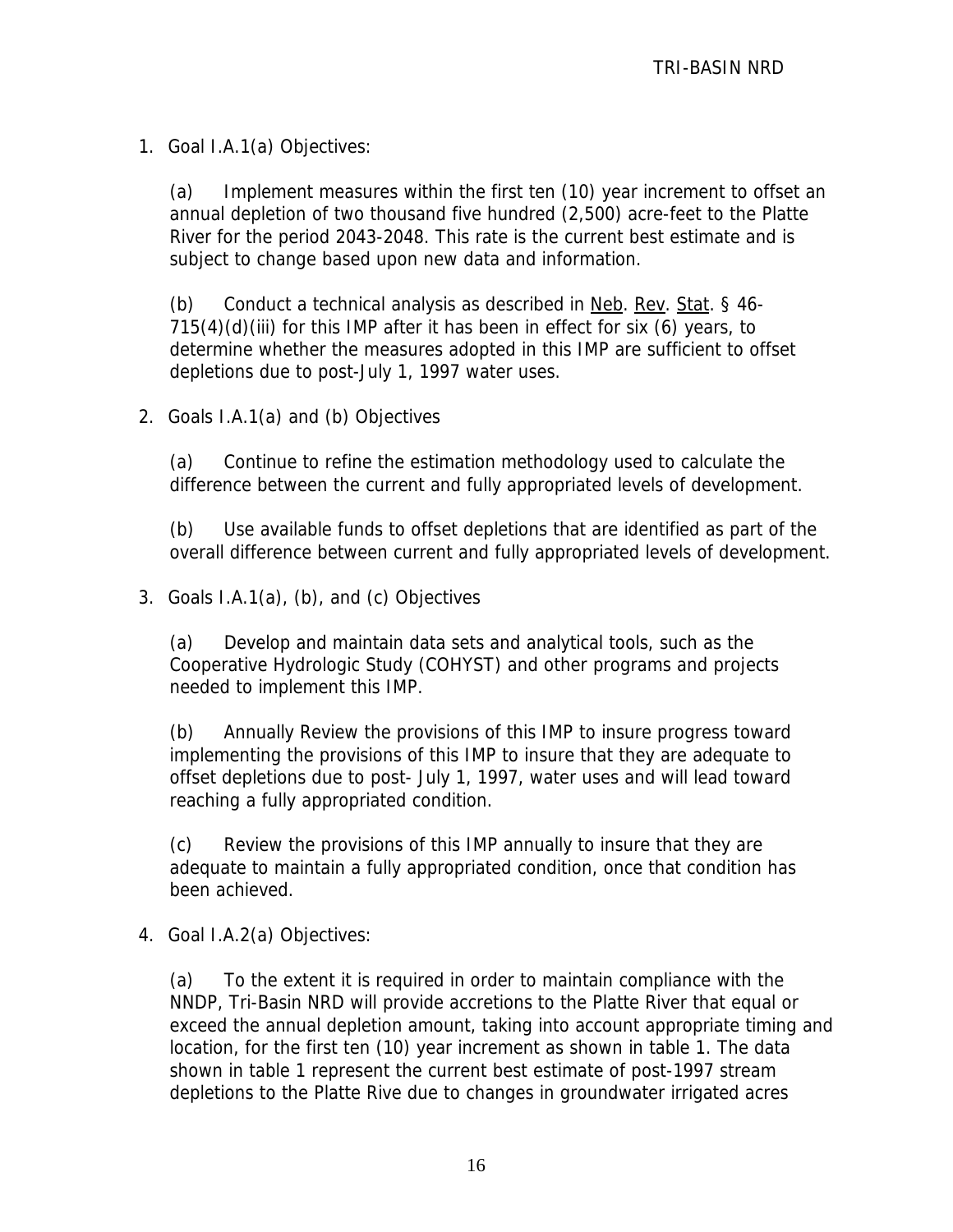between 1997 and 2005 and are subject to change based upon new data and information. These estimates will serve as a target for the Department and Tri-Basin NRD, but they are subject to change based upon new data and information.

**Table 1**: Current best estimate of post-1997 depletions to the Platte River due to changes in groundwater irrigated acres within the Tri-Basin NRD between 1997-2005 based upon the June 10, 2008, COHYST report on stream depletions.

|                                | Year   2009    | 2010  | 2011                    | 2012 2013 | 2014 |
|--------------------------------|----------------|-------|-------------------------|-----------|------|
| <b>Annual Stream Depletion</b> |                |       |                         |           |      |
|                                | $(AF)$   2,241 | 2,411 | 2,552 2,685 2,812 2,930 |           |      |

|                                | Year   2015  | 2016  | 2017 | 2018                        | 2019 |
|--------------------------------|--------------|-------|------|-----------------------------|------|
| <b>Annual Stream Depletion</b> |              |       |      |                             |      |
|                                | $(AF)$ 3,043 | 3,150 |      | $3,253$   $3,352$   $3,445$ |      |

(b) As required by the NNDP, Tri-Basin NRD will submit reports to the Department as necessary to assist Nebraska in maintaining compliance with the PRRIP.

- 5. Goal I.A.3 Objectives:
	- (a) Amend this IMP as needed to remain consistent with the Basin-Wide IMP.
	- (b) Participate in basin-wide planning activities.
	- (c) If necessary, follow the dispute resolution process in the Basin-Wide IMP.

#### II. PLAN COMPONENTS AND ACTION ITEMS

The action items described in this section are intended to be consistent with the requirements of Neb. Rev. Stat. § 46-715(3).

- A. Non-regulatory Action Items
	- 1. Information and Education Programs

These programs are discussed in the fully appropriated portion of this IMP.

2. Incentive Programs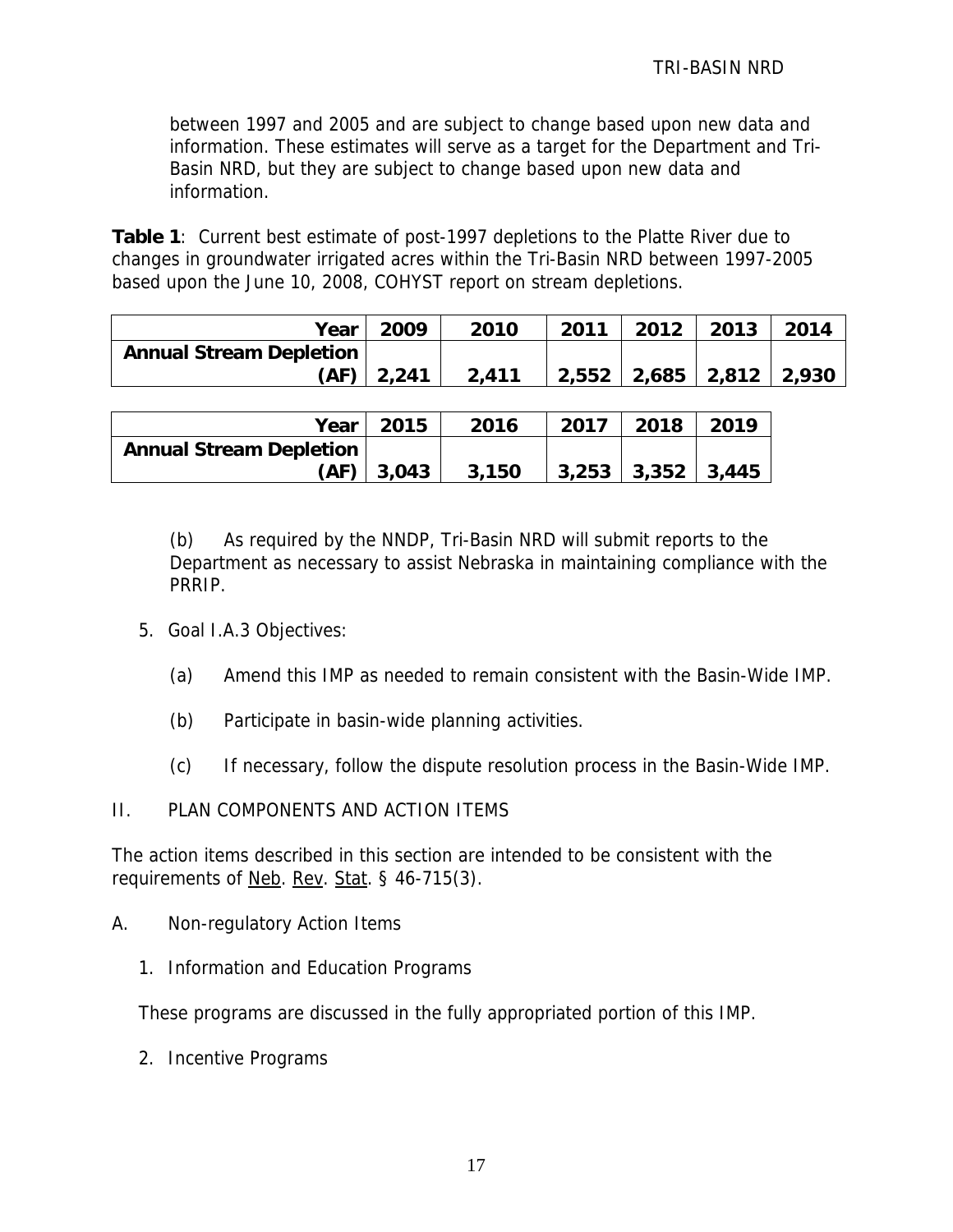(a) A discussion of incentive programs can be found in the fully appropriated portion of this IMP. In the overappropriated area, the Platte Basin NRDs and the Department have identified PBHEP (Platte Basin Habitat Enhancement Program) as an incentive program that they intend to pursue to reduce consumptive use within the overappropriated portion of the Platte River Basin. The Tri-Basin NRD and the Department may also seek opportunities to work with landowners to voluntarily and permanently retire irrigated lands. Any reductions in groundwater or surface water consumption that occur within Tri-Basin NRD and result in accretions to streamflow that are adequately documented by the Tri-Basin NRD or the Department and supported by the best available science may be credited toward Tri-Basin NRD's objective of offsetting depletions to streamflows that are due to groundwater pumping necessary to protect existing surface water and groundwater users and meet the objectives of the NNDP.

(b) Tri-Basin NRD and the Department may also make incentives available to Tri-Basin NRD water users to adopt technologies such as no-till farming, technological advances or agronomic practices that reduce evaporation or consumptive water use by crops and water-saving crop rotations that will help reduce irrigation water consumption.

## 3. Other Programs

(a) The Tri-Basin NRD and the Department may investigate opportunities to reduce the consumptive use of surface water and create water supply enhancement projects. Tri-Basin NRD and the Department may develop an incentive-based program if such opportunities exist. When developing any surface water-based programs, it is the intent of the Department and Tri-Basin NRD to follow these principles:

(1) Use the best science readily available to determine any offset credits that would result from such projects.

(2) Comply with state and federal laws, contracts, interstate compacts and decrees that govern the water use of irrigation districts or canal companies.

(3) Work with irrigation districts, not just individual appropriators, when potential projects could affect an irrigation district's operations.

(4) Protect existing water users, including surface water appropriations (the diversion amounts of irrigation districts and canal companies) and groundwater users.

(5) Consider the long term viability of the irrigation districts and canal companies.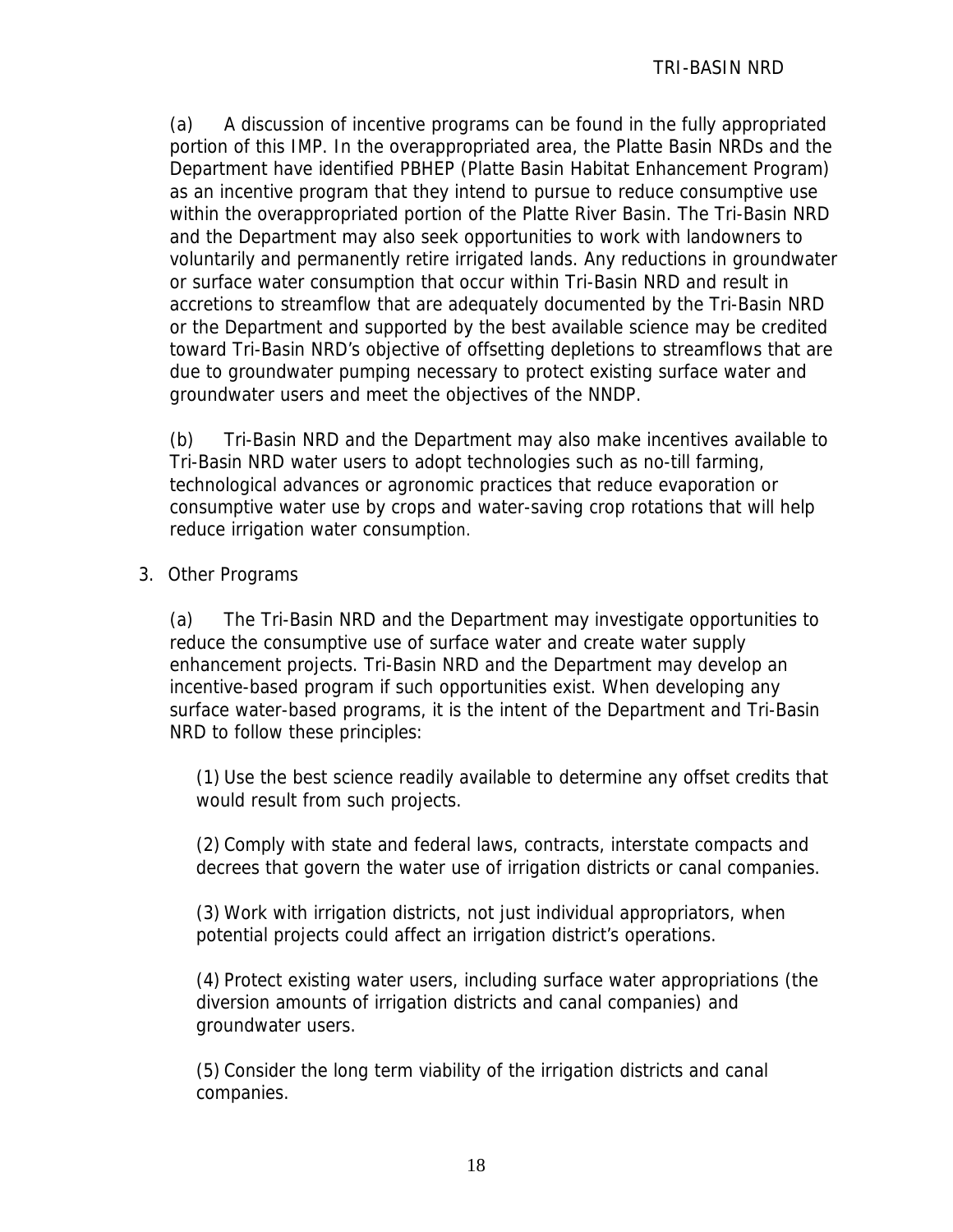(6) If all or part of an existing incidental underground storage permit is changed to an intentional underground storage permit, the amount of intentionally stored water that is consumed after the change will be no greater than the maximum amount of incidentally stored water that was consumed prior to the change. 42-290(b)(e)(iii).

(b) These other programs may include, but are not limited to: (1) transfer of existing surface water appropriations within the Tri-Basin NRD to instream flow appropriations; (2) transfer existing surface water appropriations or apply for new appropriations for intentional recharge in existing canals during the irrigation or non-irrigation season and recovery when appropriate; and (3) development of new infrastructure that may include intentional recharge projects and recovery when appropriate.

(c) Process for Implementing Other Programs to be carried out by the Tri-Basin NRD and the Department

(1) Consult with irrigation districts, canal companies and other surface water and groundwater users to quantitatively estimate available surface water supplies.

(i) Unappropriated Surface Water

(i.a.) Perform an analysis to determine if there is unappropriated surface water within the first year of the first ten (10) year increment.

(i.b.) Review the analysis to determine whether unappropriated water is available at the necessary time, in the right location and in the correct amount, or determine if it can be appropriately relocated or retimed.

(ii) Appropriated Surface Water

(ii.a.) Compile a list of existing surface water appropriations within the Tri-Basin NRD within the first year of the first ten (10) year increment.

(ii.b.) Review this list to determine whether the appropriated water is available at the necessary time, in the right location and in the correct amount, or determine if it can be appropriately relocated or retimed.

(iii) Groundwater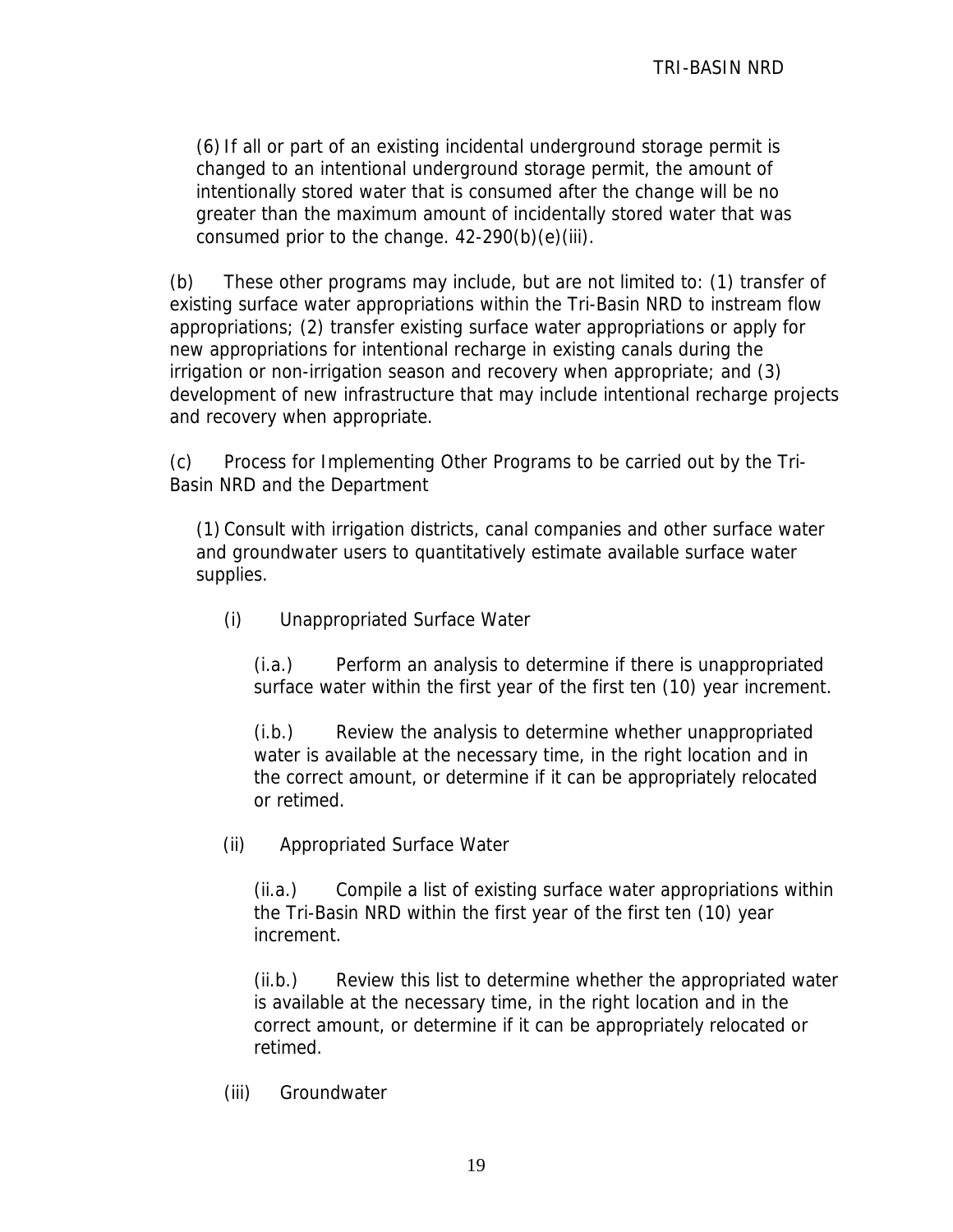(iii.a.) Compile a list of certified groundwater uses in the Platte River Basin within Tri-Basin NRD within the first year of the first ten (10) year increment.

(iii.b.) Determine whether it is legally possible, economically feasible and desirable to convert selected certified groundwater uses to another use or to otherwise retime or relocate them to provide net accretions to the river at the necessary time and in the right location.

(2) Develop a list of criteria to evaluate the potential to utilize available surface water and/or groundwater supplies for streamflow enhancement and groundwater recharge. The criteria may take into consideration the following:

(i) Any permitting requirements or regulatory constraints related to the utilization of the available water supplies.

- (ii) The potential benefits and the estimated cost of operation.
- (iii) The cyclical water supply conditions.

(3) For existing surface water appropriations, Tri-Basin NRD will contact appropriators to determine willingness to cooperate, lease and/or sell those appropriations. If willing sellers are identified, develop and execute contract(s) with appropriator(s).

(4) For existing groundwater uses, Tri-Basin NRD will contact landowners to determine their willingness to cooperate with proposed projects. If willing, develop and execute contracts with such landowners.

(5) Submit the required permit applications as needed.

(6) Implement approved projects.

(d) Identification of Specific Other Programs

(1) The Tri-Basin NRD and the Department have identified specific programs that may be used to meet the goals and objectives of this IMP. At this time, those programs consist of the following: 1) work in cooperation with CNPPID and other surface water appropriators to develop and implement plans to continue groundwater recharge from surface water supplies to the overappropriated basin in amounts that are comparable to recharge that occurred during 1997. Tri-Basin NRD will also seek to lease additional water from CNPPID and its customers, to the extent that it is available and needed,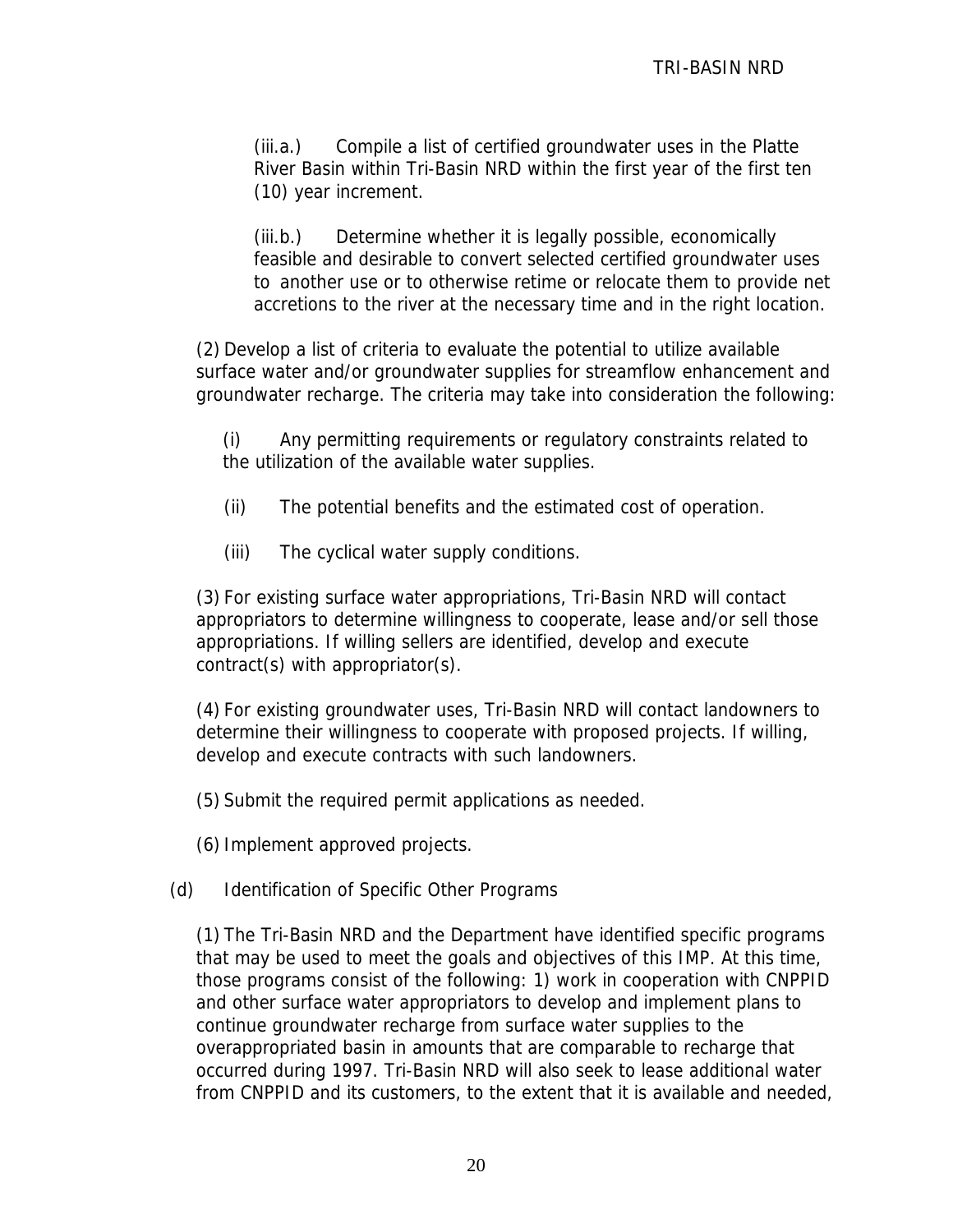to offset depletions.; 2) Elwood Reservoir management; 3) management of Tri-Basin NRD-owned reservoirs for retiming and augmentation of flow; 4) exploration of potential to utilize the existing wastewater pipeline owned by KAAPA Ethanol plant as a conduit for transporting groundwater and surface water to the Platte River; 5) seek opportunities to construct groundwater wells in areas where depletions to the Platte River will be minimal and transport water pumped by those wells via canals, streams or pipelines to the river to offset depletions and to augment Platte streamflows for purposes of PRRIP and 6) explore water supply opportunities on the Platte River.

B. Groundwater Regulatory Actions

1. In order to determine whether groundwater regulatory actions are needed in the overappropriated area, the annual stream depletion amounts shown in table 2 will be compared to the stream accretions resulting from actions taken by Tri-Basin NRD. As long as the annual net sum of the accretions resulting from the actions taken by the Tri-Basin NRD and the annual depletions (shown in table 2) are less than or equal to zero<sup>1</sup>, regulatory actions will not be required. The depletion amounts shown in table 2 are subject to change based upon the best scientific data and information available.

**Table 2**: - Current best estimate of post-1997 depletions to the Platte River due to changes in groundwater irrigated acres within the overappropriated area of the Tri-Basin NRD between 1997 and 2005 based upon the June 10, 2008, COHYST report on stream depletions

| Year                           | 2009           | 2010  | 2011 | 2012 2013 2                     | 2014 |
|--------------------------------|----------------|-------|------|---------------------------------|------|
| <b>Annual Stream Depletion</b> |                |       |      |                                 |      |
|                                | $(AF)$   1,234 | 1,319 |      | $1,382$   1,440   1,493   1,541 |      |

|                                | Year   2015 | 2016  | 2017 | $\sqrt{2018}$           | 2019 |
|--------------------------------|-------------|-------|------|-------------------------|------|
| <b>Annual Stream Depletion</b> |             |       |      |                         |      |
| (AF)                           | 1,586       | 1.627 |      | $1,666$   1,702   1,735 |      |

2. Based on an analysis of actions (e.g. one year of purchased inflows to Elwood and CREP retirements) taken by Tri-Basin NRD through December 31, 2008, the Department has determined that the accretions from these actions do not provide the necessary stream accretions to obtain a net sum of accretions and depletions of less than or equal to zero. Therefore, further actions must be taken to offset the currently identified post-1997 depletions.

 $\overline{a}$ 

<sup>&</sup>lt;sup>1</sup> Negative values indicate streamflow accretions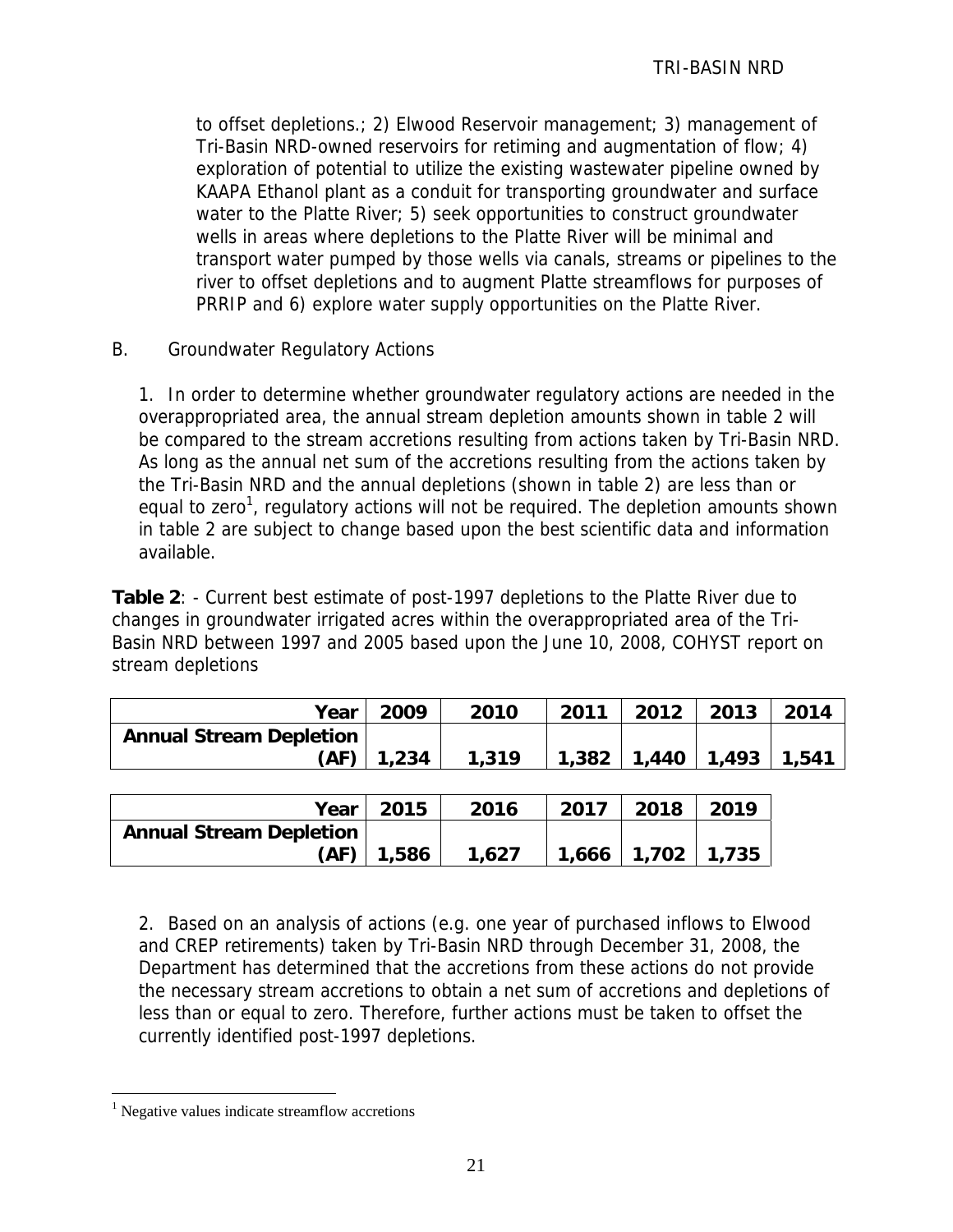3. The Department and the Tri-Basin NRD recognize the potential for implementation of voluntary programs, incentive measures or other projects to provide stream accretions that will help bring the annual depletions and accretions to a net sum of less than or equal to zero, and will work diligently to implement measures to provide stream accretions in a timely manner. Regular progress toward meeting the goal of an annual net sum of accretions and depletions less than or equal to zero must be demonstrated. Regular progress will be determined by the following triggers

(a) If, by the end of 2012, an accretion to the Platte River equal to or exceeding a rate of one thousand four hundred and forty (1,440) acre-feet annually and every year thereafter throughout the first ten (10) year increment has not been met, the Department and the Tri-Basin NRD will jointly determine what steps need to be taken to ensure that any necessary, agreed-upon regulatory actions will be in place by the beginning of the 2014 irrigation season.

If the above trigger has been met, the following triggers will be used to determine progress toward meeting the goals and objectives of this IMP.

(b) If, by the end of 2015, an accretion to the Platte River equal to or exceeding a rate of one thousand five hundred eighty six (1,586) acre-feet annually, and every year thereafter throughout the first ten (10) year increment, has not been met, the Department and the Tri-Basin NRD will jointly determine what steps need to be taken to ensure that the agreed-upon regulatory actions will be in place by the beginning of the 2016 irrigation season.

(c) By the end of 2015, measures will be in place to achieve an accretion to the Platte River equal to or exceeding a rate of one thousand seven hundred and fifty (1,750) acre-feet annually (70% of the 2,500 acre-feet required for the period 2043-2048). If this trigger has not been met, the Department and the Tri-Basin NRD will jointly determine what steps need to be taken to ensure that the agreed-upon regulatory actions will be in place by the beginning of the 2016 irrigation season.

4. Chapter 7 Section II.A.2 of this IMP describes how progress toward achieving these triggers will be measured.

5. At this time, the Department and Tri-Basin NRD have identified the following groundwater controls as potential regulatory actions that may be implemented if any of the above triggers cannot be achieved through voluntary programs, incentive measures or other projects:

(a) Groundwater Controls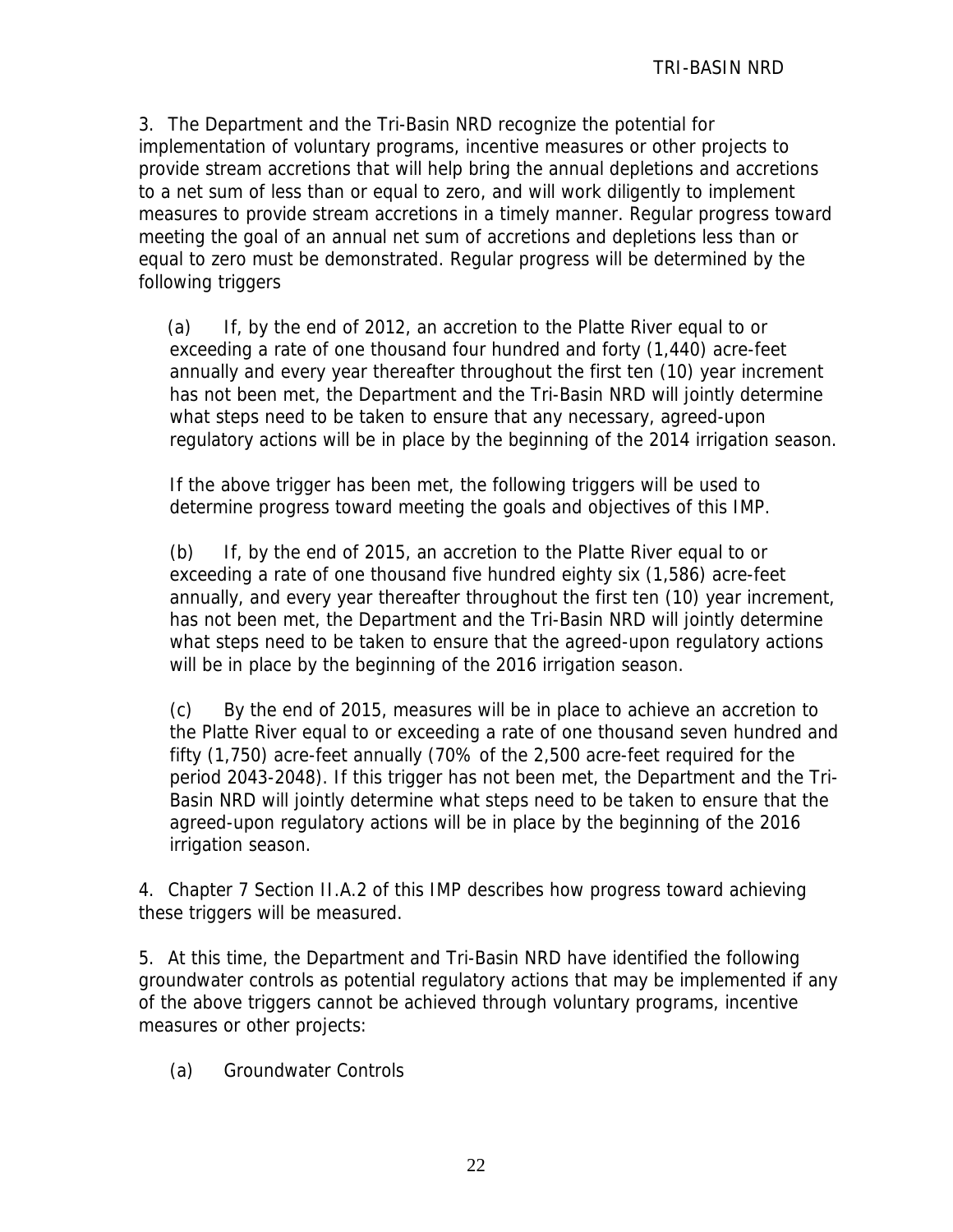(1) Prior to implementation of any of the groundwater controls listed below, the Tri-Basin NRD and the Department will agree to the method of implementation and the methods used to measure the success of the control(s) in reaching the goals and objectives of the Overappropriated Area and Nebraska New Depletion Plan Section of this IMP.

(2) In order to reach these goals and objectives, a limit on the amount of consumptive use on certified irrigated acres within the overappropriated area may be implemented. The methods by which a limit on the amount of consumptive use would be implemented include, but are not limited to, the following:

- (i) Crop rotation
- (ii) Reduction of certified irrigated acres
- (iii) Allocation
- (b) Other Groundwater Controls

(1) Tri-Basin NRD reserves the right to utilize groundwater controls specified in 46-739 NE RRS, which will achieve the goals and objectives of the Overappropriated and Nebraska New Depletions Plan portion of this IMP.

C. Surface Water Regulatory Actions

The surface water controls that will be used in the overappropriated area are the same as those described in the fully appropriated portion of this IMP.

# **CHAPTER 7: MONITORING AND STUDIES SECTION**

#### I. INTRODUCTION

The objective of the monitoring and studies section of this IMP is to gather and evaluate data, information, and methodologies that could be used by Tri-Basin NRD and the Department to:

- 1) increase understanding of the surface water and hydrologically connected groundwater system;
- 2) to test the validity of the conclusions and information upon which the IMP is based and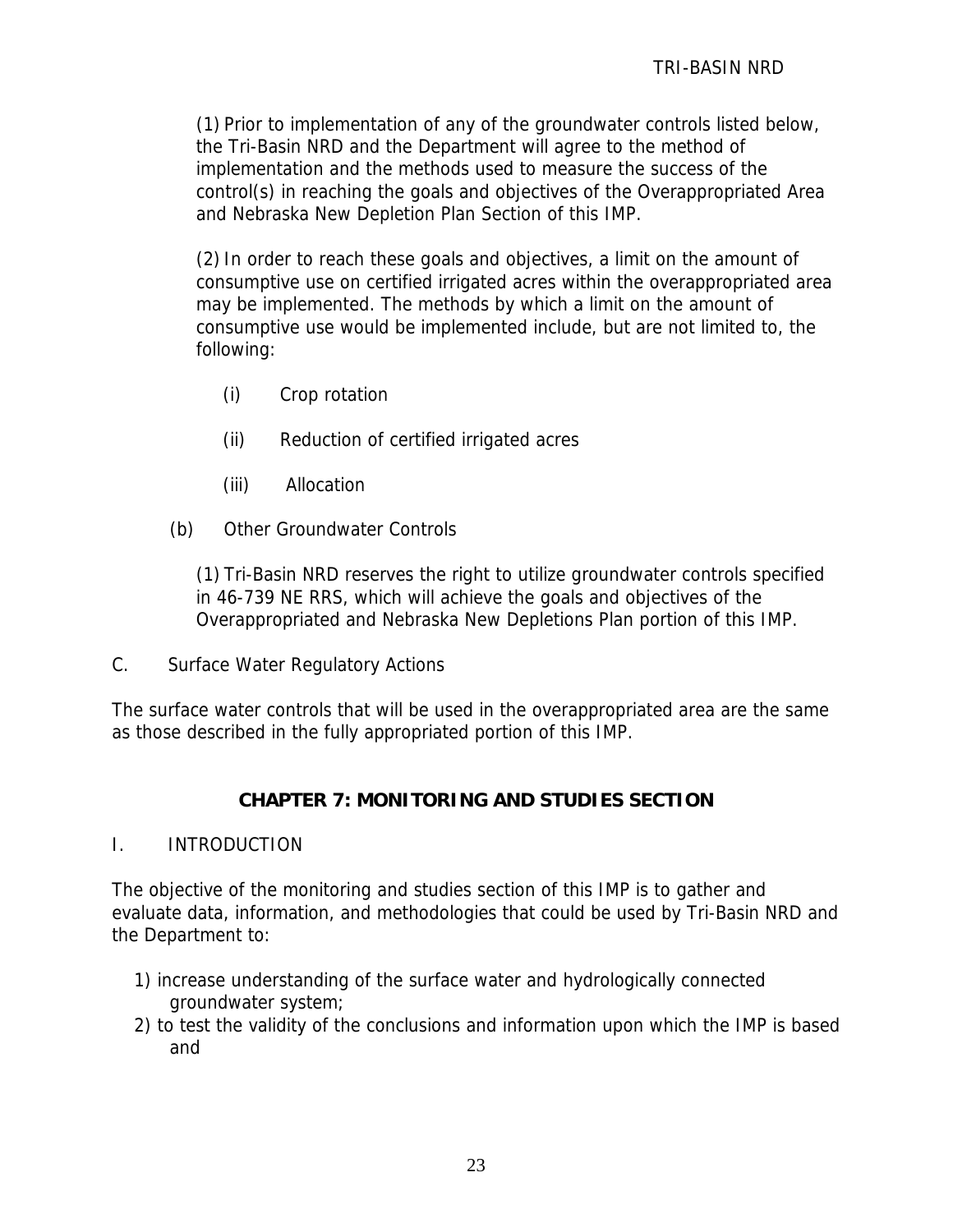3) to assist decision makers in properly managing the water resources within the district to ensure that the overappropriated and fully appropriated areas within the district boundaries reach and/or maintain a fully appropriated condition.

Tri-Basin NRD and the Department will utilize data from a variety of sources to monitor and measure the progress made by the district and its constituents toward achieving the goals and objectives of this IMP.

## II. MONITORING

A. Various methods will be employed to monitor the progress of the implementation of this IMP. Part one of the monitoring section describes the tracking and reporting of water use activities within district boundaries by Tri-Basin NRD and the Department. Part two of the monitoring section describes analyses that will evaluate progress that has been made in: 1) offsetting streamflow depletions that affect existing surface water and groundwater users and USFWS target flows that result from new or expanded consumptive groundwater or surface water uses initiated afterJuly 1, 1997; 2) reaching a fully appropriated condition in the overappropriated Platte Basin (west of US Highway 183); and 3) sustaining a fully appropriated condition in the Platte Basin east of US Highway 183. Part three of the monitoring section describes the procedure for evaluating whether additional actions will be needed to meet the goals and objectives of this IMP.

- 1. Part One: Tracking and Reporting of Water Related Activities
	- (a) Tracking

(1) Tri-Basin NRD works closely with county assessors and CNPPID to track the location and number of irrigated acres in the district. Comparison of NRD certified irrigated acres to assessed irrigated acres provides Tri-Basin NRD with a measure of the district's conformance to its objective of preventing development of additional irrigated land uses, unless those new uses are offset by retirement of an equivalent amount of existing water uses. Tri-Basin NRD will continue to gather data on crops planted and harvested, tillage systems and other soil and water conservation practices. The Tri-Basin NRD will be responsible for maintaining up-to-date records of and ensuring compliance with rules regulating the following activities within the district: 1) certification of groundwater uses and any changes to these certifications; 2) approved transfers of groundwater and certified irrigated land, including all of the information included in the application and approval of the transfer; 3) groundwater pumping (flow meter) data that is reported to or gathered by the Tri-Basin NRD; 4) any water well construction permits issued; 5) any other permits issued by the Tri-Basin NRD; 6) any conditions associated with any permits that are issued; 7) information gathered through the municipal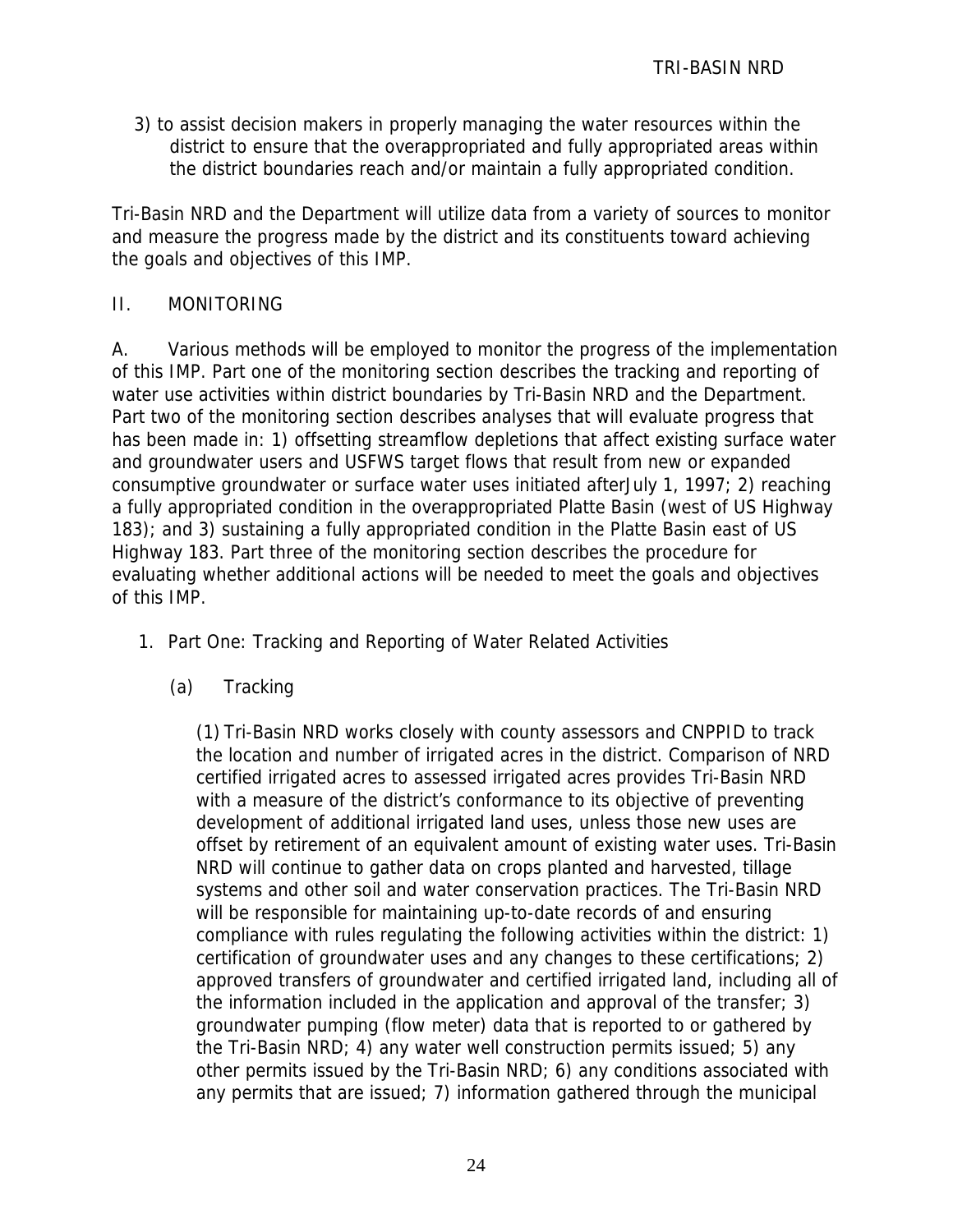and non-municipal industrial accounting process; 8) any variances issued including the specifics and the reasoning behind approval of the variance; 9) groundwater level data collected from dedicated observation wells and irrigation wells; and 10) specifics on water banking activities. Tri-Basin NRD will also continue to work with landowners to track the location and number of currently irrigated acres, along with crops and tillage systems used on those lands, using crop reports.

(2) Tri-Basin NRD will continue to monitor the location of the headwaters of Platte tributaries that originate within this district. The locations of these headwaters are identified every spring and fall using GPS locators. A significant movement of any of these headwaters upstream or downstream could indicate changes in local groundwater levels.

(3) The Department will be responsible for tracking the following activities within the district on an annual basis: (1) any surface water permits issued; (2) any dam safety permits issued; (3) any groundwater permits issued; (4) reports of water diverted, and when available stored by surface water users and (5) the associated offsets for any new permits issued. The Department will be responsible for tracking the following activities within the district on a five (5) year basis: (1) National Agricultural Statistics Service livestock data; (2) US Census Bureau population data; (3) inventory of sandpits; (4) inventory of all surface water reservoirs, including those capable of storing less than fifteen (15) acre-feet of water; (5) any retirements of irrigated acres or other activities by the Department for the purpose of returning to a fully appropriated condition; and (6) offsets provided for depletions resulting from increased consumptive use related to the above listed items. The Department will collaborate with CNPPID to obtain water delivery records for CNPPID customers.

(4) Tri-Basin NRD and the Department will continue to cooperatively operate several stream gages within the district. Average streamflow trends measured by these gages will be monitored by the Tri-Basin NRD and the Department.

#### (b) Reporting

(1) An annual review of the progress being made toward achieving the goals and objectives of the first ten (10) year increment will include an annual reporting by the Department and Tri-Basin NRD of the information being tracked as described above. This information will be shared between Tri-Basin NRD and the Department, presented at the basin-wide annual meeting, and used for PRRIP compliance.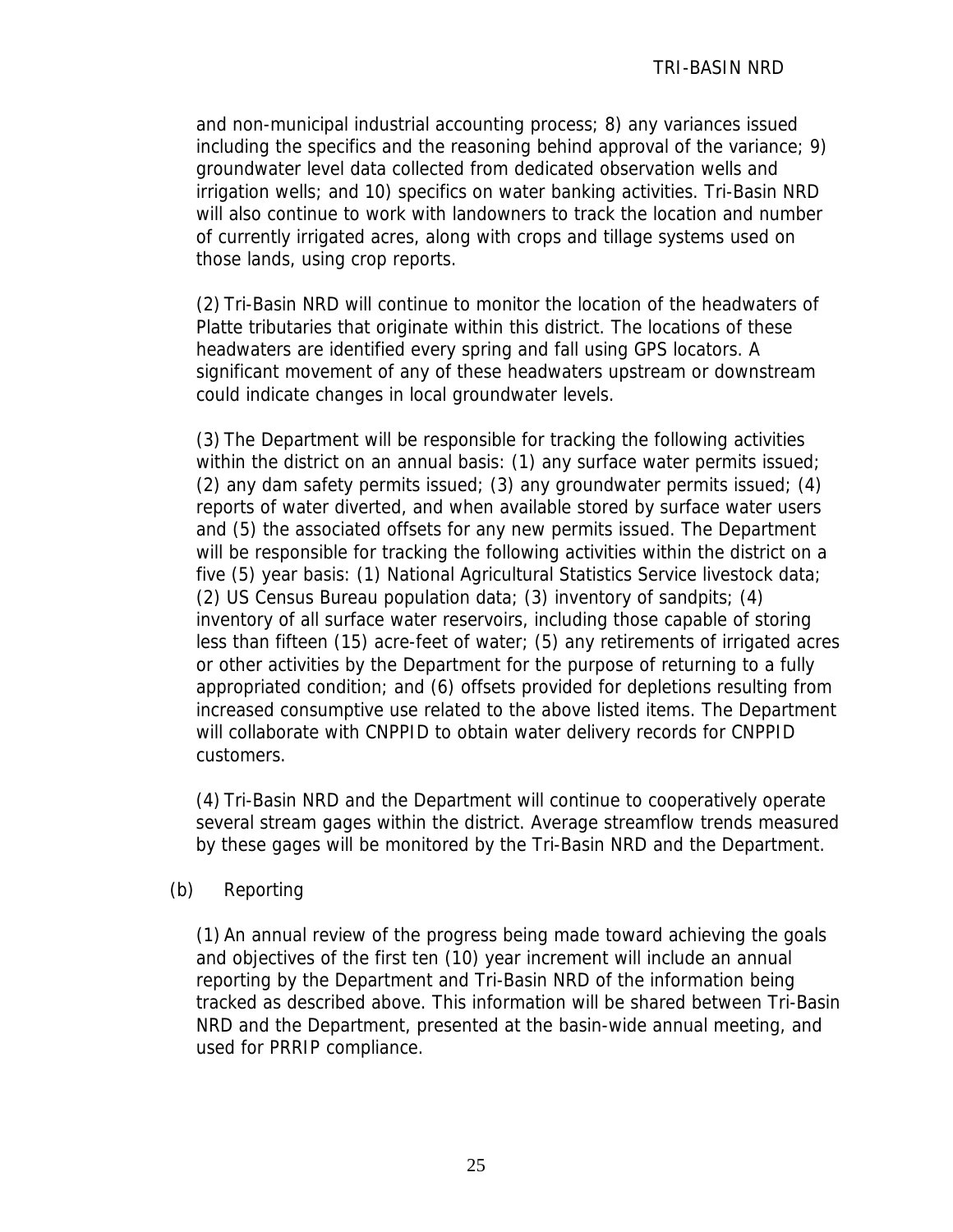(2) Reports from Tri-Basin NRD and the Department should include information on the location, estimated amount, and timing of depletions caused by each permitted new or expanded water use, as well as the associated offset and the location, estimated amount and timing of the offset's accretions to the river.

(3) These reports should be made available at least four (4) weeks prior to each basin-wide annual meeting. The format of the reports will be standardized as agreed to by the Department and the Platte Basin NRDs (Central Platte NRD, Tri-Basin NRD, Twin Platte NRD, North Platte NRD and South Platte NRD).

(4) The reported information will be utilized as appropriate in the evaluation process as described in part two below. All of this data will be combined into computer models that simulate the condition of and interaction between groundwater and surface water systems. These models will be used to forecast future depletions. These forecasts will be used as a basis to determine offset needs and limits on water consumption. Model forecasts will be compared after-the-fact to real-world groundwater and surface water system measurements. These comparisons will enable improved model calibration and water use forecasting.

2. Part Two: Measuring the Success of this IMP in Meeting the Goals and Objectives of this IMP

(a) Measuring the success of the IMP in addressing streamflow depletions due to new uses initiated after July 1, 1997 (Goals I.A.1(a) and I.A.2(a) in Chapter 6 of the IMP).

(1) In order to meet the requirements of  $Neb$ . Rev. Stat. § 46-715(d)(ii), data contained in annual reports submitted by Tri-Basin NRD and the Department will be reviewed and analyzed to assess the progress being made toward achieving the goals and objectives of the Overappropriated Area and Nebraska New Depletion Plan portion of this IMP for the first ten (10) year increment. The analysis will include a forecasting of the balance of the depletions and offsets from the current year through the year 2048.

(2) In addition to the annual review, a more robust review of the progress being made toward achieving the goals and objectives of the Overappropriated Area and Nebraska New Depletion Plan portion of this IMP for the first ten (10) year increment will be carried out periodically. The process for this review is described in the Monitoring and Studies Section and described below.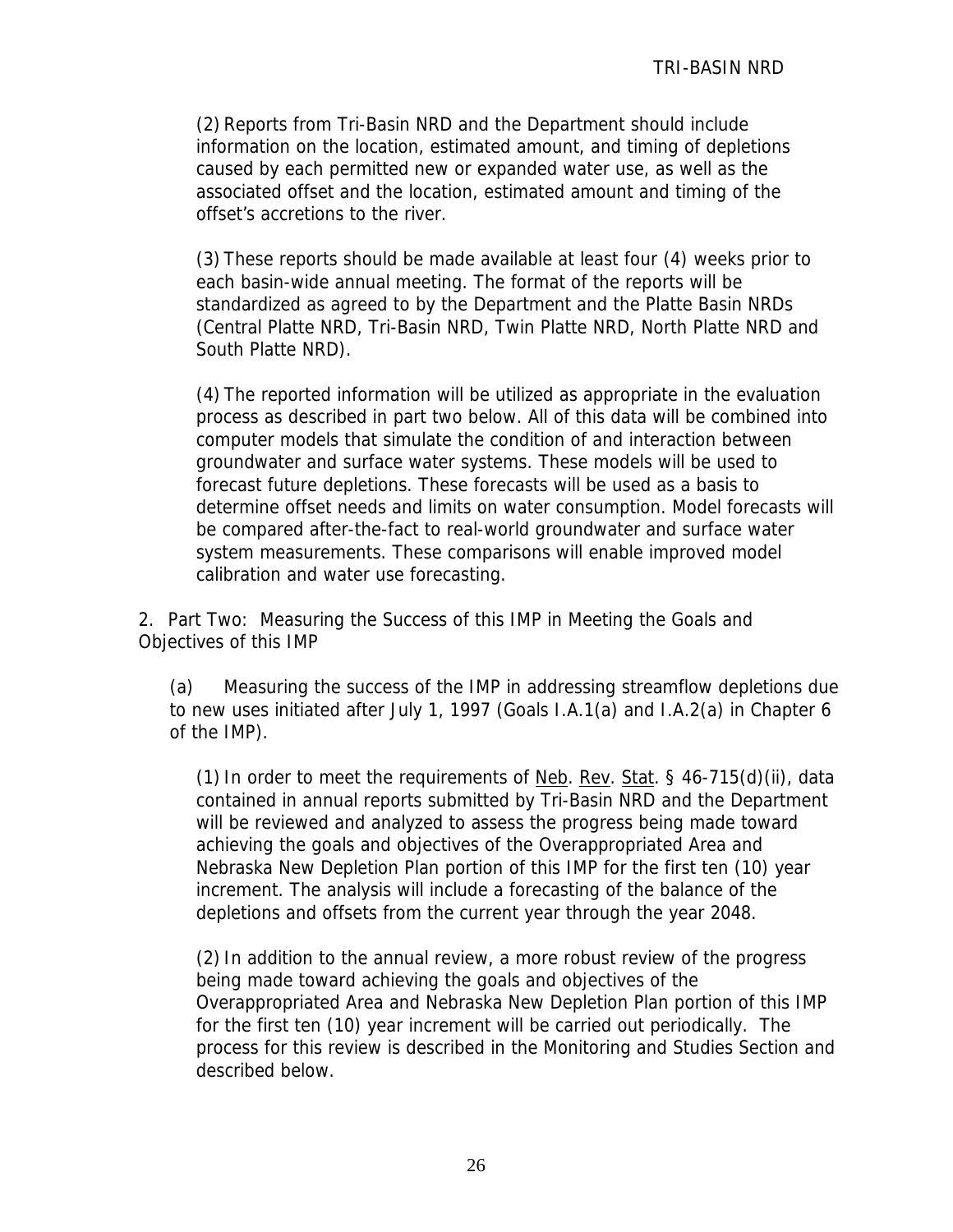(i) The groundwater models utilized for this process will be calibrated to estimated stream baseflows and measured groundwater levels in the area with sufficient temporal variability to enable a reasonably accurate estimate of the impacts of post-July 1, 1997, water uses on a monthly basis. The groundwater models will be updated to simulate management practices that have been implemented to date. The evaluation period of this model will be 1998 through 2048.

(ii) The following two groundwater model runs will be conducted to measure the success toward reaching the objectives of Goal I.A.1(a) and Goal I.A.2(a) of Chapter 6 of this IMP:

(ii.a.) **The 1997 Development Level Run** - A model run that simulates stream baseflow resulting from cropland acres irrigated in 1997 and the crop mix associated with that land. It will assume that the full crop irrigation requirement for the 1997 crop mix was met. This model run will serve as the baseline to which the evaluation run will be compared. The run will be conducted using data through the current date and will include an update from the current date through the year 2048.

(ii.b.) **The Evaluation Run** - A model run that simulates stream baseflow resulting from annual changes in the number of irrigated acres throughout the evaluation period in comparison to irrigated acres in 1997. The model, when appropriate, will utilize available flow meter data or, in the absence of flow meter data, assume the full crop irrigation requirement. The run will be conducted using data through the current date and will include an update from the current date through the year 2048.

(ii.c.) **Difference between the Evaluation Run and the 1997 Run** - The simulated baseflow output from each model run will be compared to determine the difference in streamflow impacts between 1997 and post-1997 irrigated land.

(ii.d.) **Surface Water Accretions and Other Uses not Covered by the Model** - If surface water acres are retired to offset streamflow depletions due to new uses initiated after July 1, 1997, accretions resulting from those retirements will be determined using agreed-upon methods.

(ii.e.) **Evaluation Results** - For the objectives of the first ten (10) year increment to be considered achieved, the results of combining the difference between the evaluation run and the 1997 development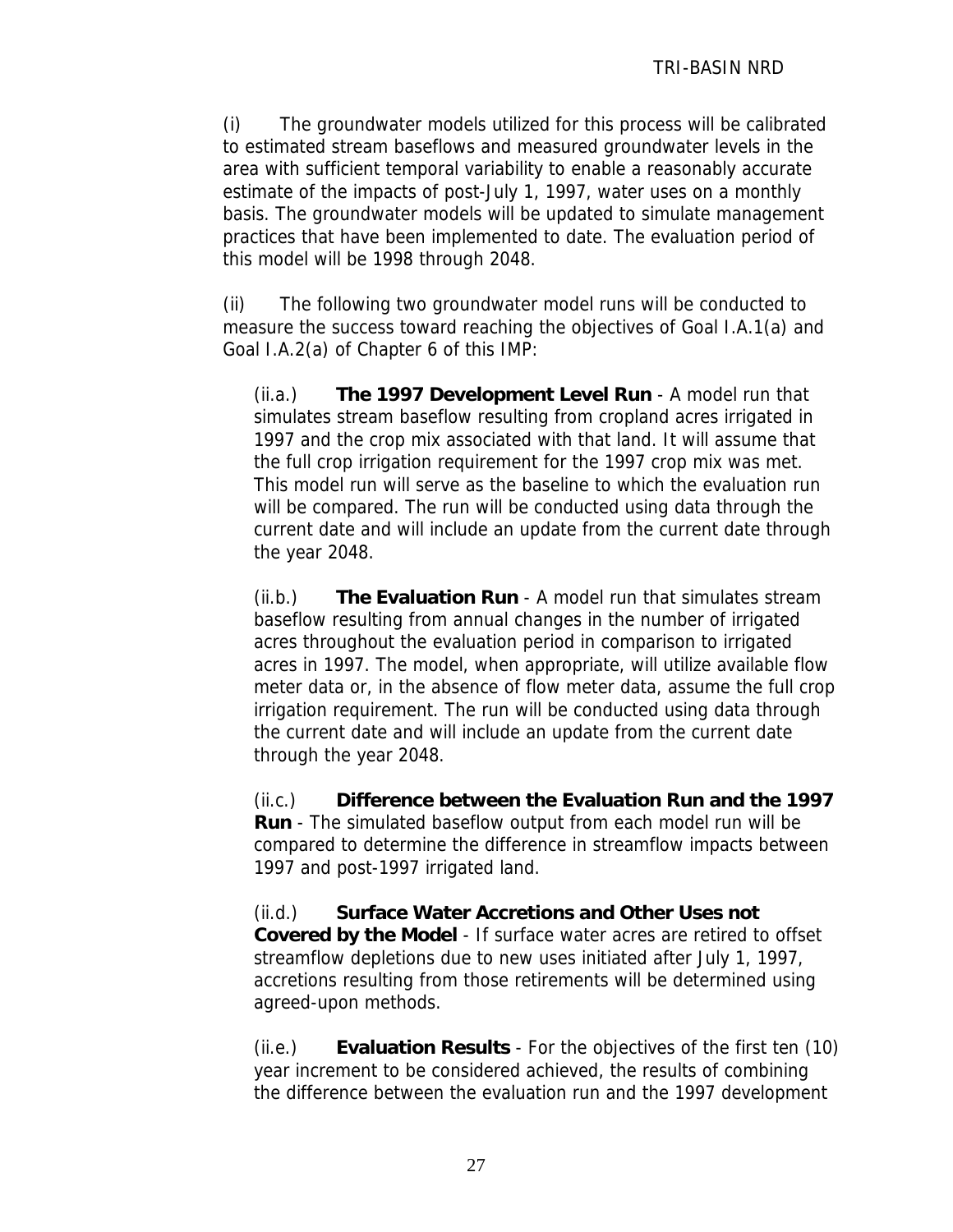level run with the addition of surface water accretions and other uses not covered by the model will be less than or equal to zero. See the following equation:

> (Depletions from the Evaluation Run) - (Depletions from the 1997 Development Level Run) + (Surface Water Accretions and Other Uses not Covered by the Model)  $=$  Net Depletions

(b) Measure the success of reaching a fully appropriated condition

(1) Because a fully appropriated condition is not currently determined, the Department and the Tri-Basin NRD will work on defining the process that will measure the success of reaching the fully appropriated condition once that condition has been determined.

(c) Measure the success of maintaining a fully appropriated condition

(1) Current Fully Appropriated Area - Monitor and analyze uses in the fully appropriated area to determine the change in stream depletions due to such uses.

(2) Current Overappropriated Area - Because a fully appropriated condition is not currently defined, the Department and the Tri-Basin NRD will work on defining the process that will measure the success of maintaining a fully appropriated condition once that condition has been determined.

(d) In performing these analyses, the Department and the Tri-Basin NRD will use the best data and science that is readily available. The Department and the Tri-Basin NRD will work with other agencies and/or interested parties, if necessary, to identify data gaps in their analyses and determine whether studies should be undertaken to address these gaps.

3. Part 3: Evaluating the Need for a Subsequent Increment

(a) The Department and the Tri-Basin NRD will carry out the studies and the technical analysis as specified in Neb. Rev. Stat. § 46-715(4)(d)(iii) to determine whether or not a subsequent ten (10) year increment is necessary. This will include a process to test the validity of the conclusions and information upon which this IMP is based, as required by  $\S$  46-715(2)(e).

(b) Determining the difference between the current and fully appropriated levels of development.

(1) Within the first ten (10) year increment, the Department and the Tri-Basin NRD will continue to refine the estimation methodology used to calculate the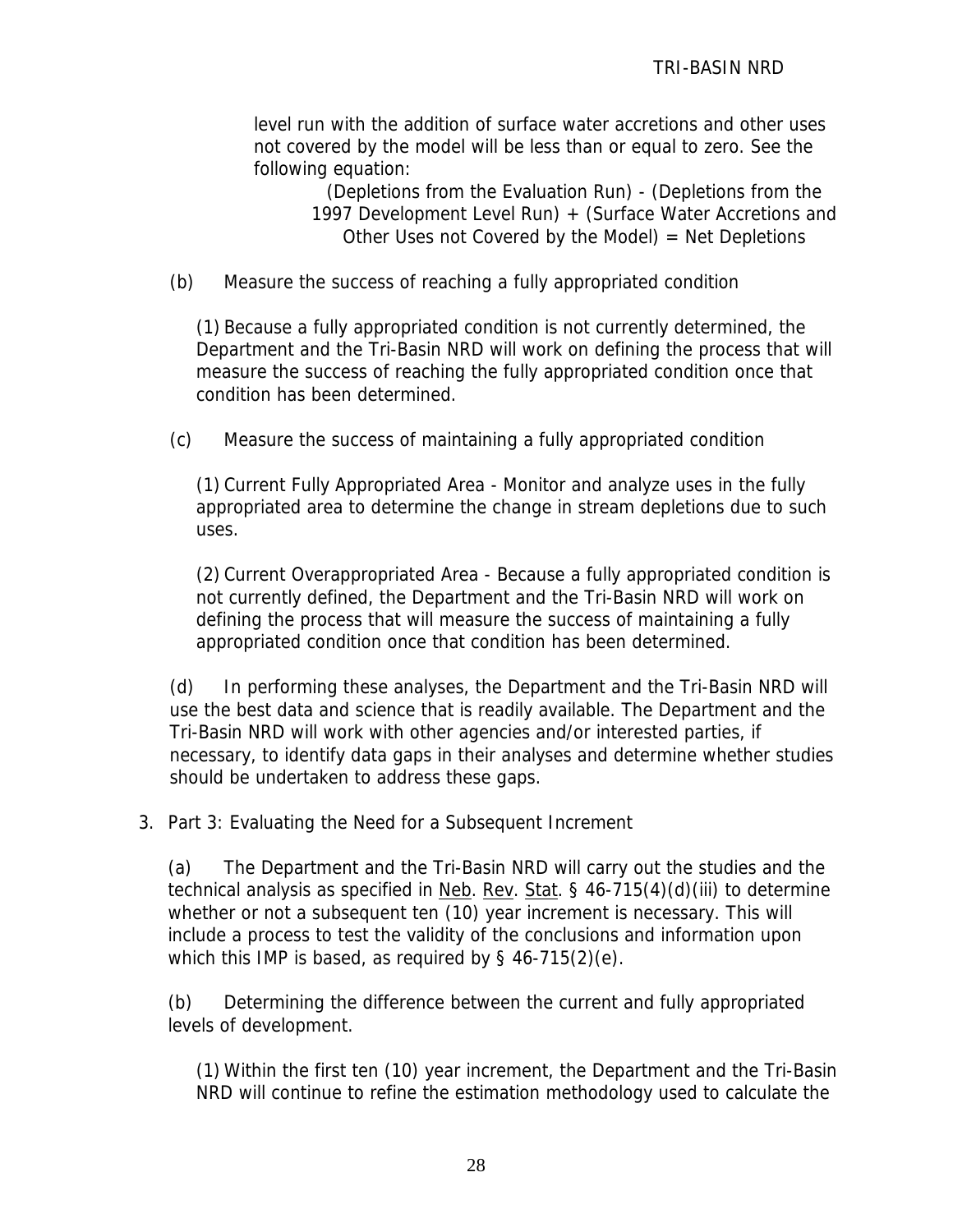difference between the current and fully appropriated levels of development in accordance with §46-715(4)(c). Fully appropriated levels of development will be determined through the following process:

(i) Determine the changes in recharge from surface water diversions and the impacts of those changes on streamflow using readily available data.

(ii) Determine the changes in groundwater irrigation, municipal, industrial, domestic, livestock and other uses and the streamflow depletions caused by those changes using readily available data.

(iii) Determine the effects of conservation measures on streamflows.

(iv) Determine the timing and location of the net changes in streamflow.

(v) Determine when streamflow changes impact existing users, taking into account the effects of cyclical supply (e.g. drought).

(vi) If significant changes in either the timing or location of streamflow have impacted existing users, Tri-Basin NRD and the Department will work collaboratively with affected parties to determine subsequent ten (10) year increment goals. These goals will include consideration of the socioeconomic benefits derived from the various uses impacted by such changes in streamflow.

(vii) The Department and Tri-Basin NRD will review other data and/or methodologies relevant or significant to the process.

(c) The process described above in section I.A.3.b of this Chapter will focus on uses initiated prior to July 1, 1997, and their impacts on hydrologically connected streamflows. All uses initiated subsequent to July 1, 1997, will be evaluated utilizing the process described in the section I.A.2 of this Chapter.

(d) In performing these analyses, the Department and the Tri-Basin NRD will use the best data and science that is readily available. The Department and the Tri-Basin NRD will work with other agencies and/or interested parties, if necessary, to identify data gaps in their analyses and determine whether studies should be undertaken to address these gaps.

# III. STUDIES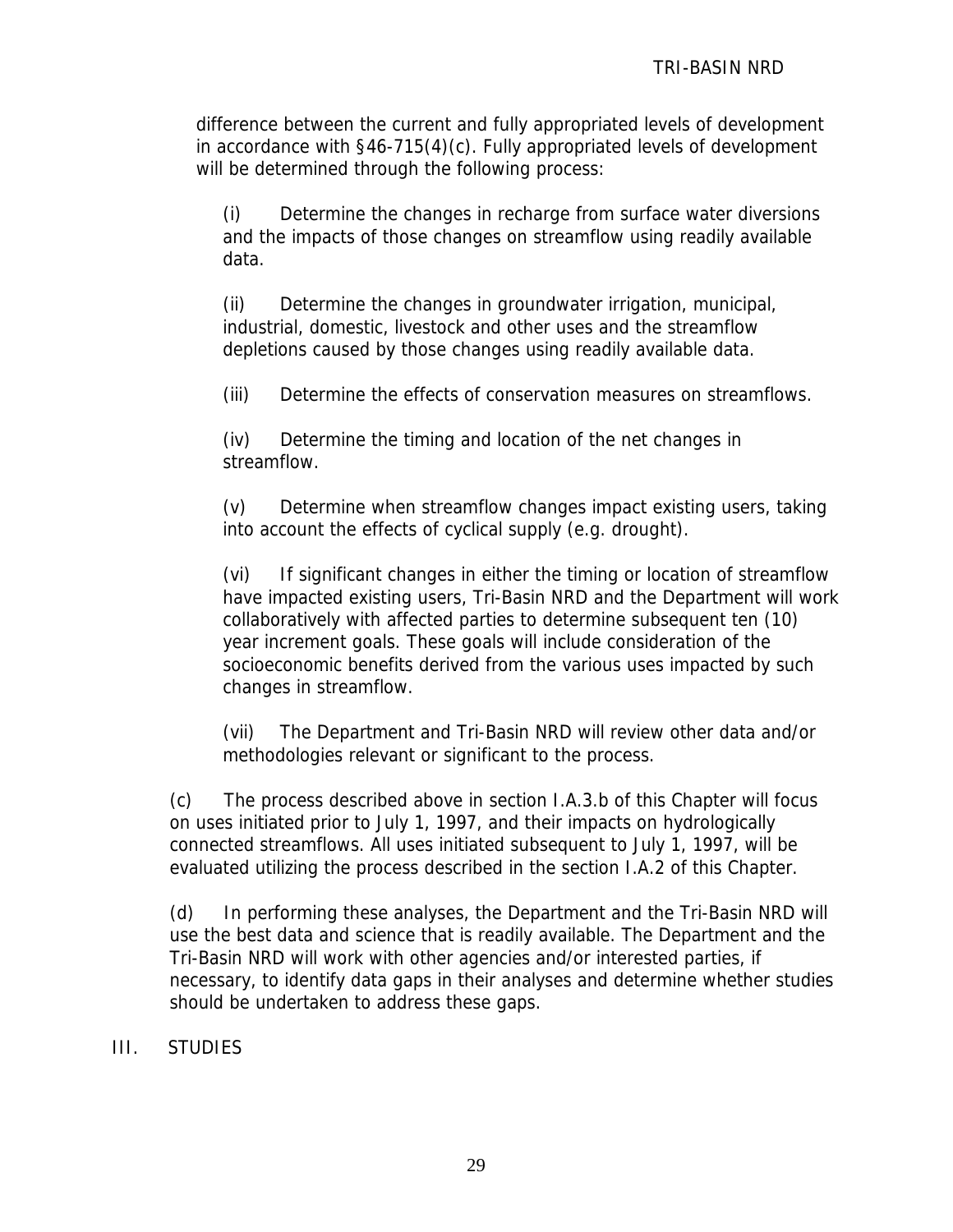A. The Department and the Tri-Basin NRD will jointly pursue and evaluate studies contingent upon budget and staff resources to evaluate their effectiveness in measuring the success toward and increasing the potential for achieving the goals and objectives of this IMP.

B. The following topics for potential studies have been identified by the Department and Tri-Basin NRD: 1) potential for reducing consumptive water use and evaluation of streamflow depletion impacts of various crop rotations; 2) potential for reducing consumptive water use and evaluation of streamflow depletion impacts of various methods of riparian vegetation management; 3) potential for reducing irrigation scheduling; 4) conducting an update of previous surveys of the type and location of irrigation systems throughout the district; 5) potential for reducing consumptive water use and evaluation of streamflow depletion impacts of various tillage practices; 6) potential for reducing consumptive water use and evaluation of streamflow depletion impacts of other agricultural and land management best management practices; and 7) potential for reducing consumptive water use and evaluation of streamflow depletion impacts of various means of enhancing conjunctive water resources management.

C. In regards to item III.B.2) listed above, the Tri-Basin NRD intends to work with other agencies and private landowners to reduce the density and coverage of infestations of noxious weeds and invasive plants in riparian areas within the district. The Tri-Basin NRD will also work with landowners, agencies, and others to implement sustainable, long-term riparian land management plans that have as their goal returning these lands to their native condition. Progress made toward meeting this objective will be measured in terms of acres of riparian land treated using herbicides and other methods to reduce invasive plant infestations and upon which sustainable, long-term management plans are being implemented that will improve the condition of riparian ecosystems. The Department and the Tri-Basin NRD will work to determine whether or not any water saved as a result of these activities can provide a water use credit to offset depletions to streamflows resulting from groundwater pumping.

# **CHAPTER 8: REVIEW OF AND MODIFICATIONS TO THE IMP**

I. FULLY APPROPRIATED PORTION OF THE IMP

A. The Tri-Basin NRD and the Department will jointly determine whether amendments need to be made to this IMP as necessary.

B. Modifications to this IMP will require agreement between Tri-Basin NRD and the Department regarding proposed changes. After the proposed changes have been agreed to, a joint hearing on whether to adopt those changes will be required. Following the joint hearing, the Tri-Basin NRD and the Department will, by order, adopt the amendments to this IMP.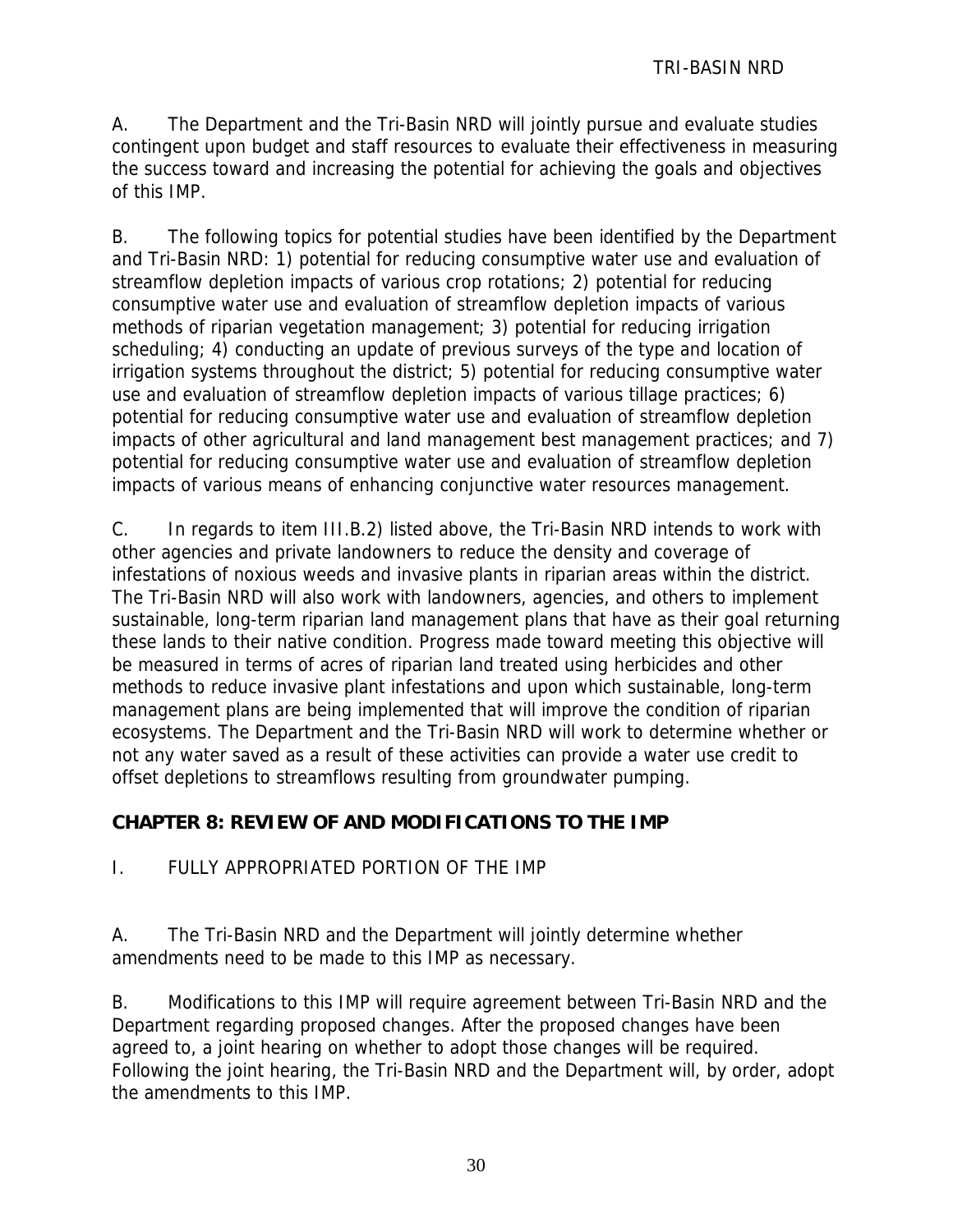C. If the published results of COHYST or other model(s) or tool(s) are developed as part of the monitoring effort and indicate annual depletion values different than those in table 1, the Department and Tri-Basin NRD shall meet and discuss how this IMP may need to be revised.

II. OVERAPPROPRIATED AREA AND NEBRASKA NEW DEPLETION PLAN PORTION OF THE IMP

A. First Ten (10) Year Increment

1. The Tri-Basin NRD and the Department may amend the Overappropriated Area and Nebraska New Depletion Plan portion of this IMP after an annual review of progress being made toward achieving the goals and objectives of the Overappropriated Area and Nebraska New Depletion Plan portion of this IMP or at more frequent intervals as more data and information become available.

(a) If the published results of COHYST or other models or tools are developed as part of the monitoring effort and indicate annual depletion values different than those in table 2, the Department and the Tri-Basin NRD will meet and discuss how this IMP should be revised.

2. If the Basin-Wide IMP is revised and results in the need for this IMP to be revised to be consistent with the Basin-Wide IMP, this IMP will be revised accordingly, in a manner agreed to by Tri-Basin NRD and the Department.

3. Basin-Wide IMP Disputes

(a) If a dispute is presented at the annual meeting as described in the Basin-Wide IMP, the Platte Basin NRDs and the Department will make a determination of whether or not the dispute has hydrologic impact. If it is determined that the dispute does have hydrologic impact, then the Platte Basin NRDs and the Department will determine whether the dispute pertains to all of the Platte Basin NRDs or just individual NRD(s).

(b) If the dispute pertains to all of the Platte Basin NRDs, an investigation will be conducted by the Platte Basin NRDs and the Department to determine what management actions will address the dispute(s) either in the Basin-Wide IMP and/or the IMPs. If the management action pertains to this IMP it will be revised accordingly.

(c) If the dispute is not a basin-wide issue, but pertains to the Tri-Basin NRD, the Department, the Tri-Basin NRD and any other affected Platte River Basin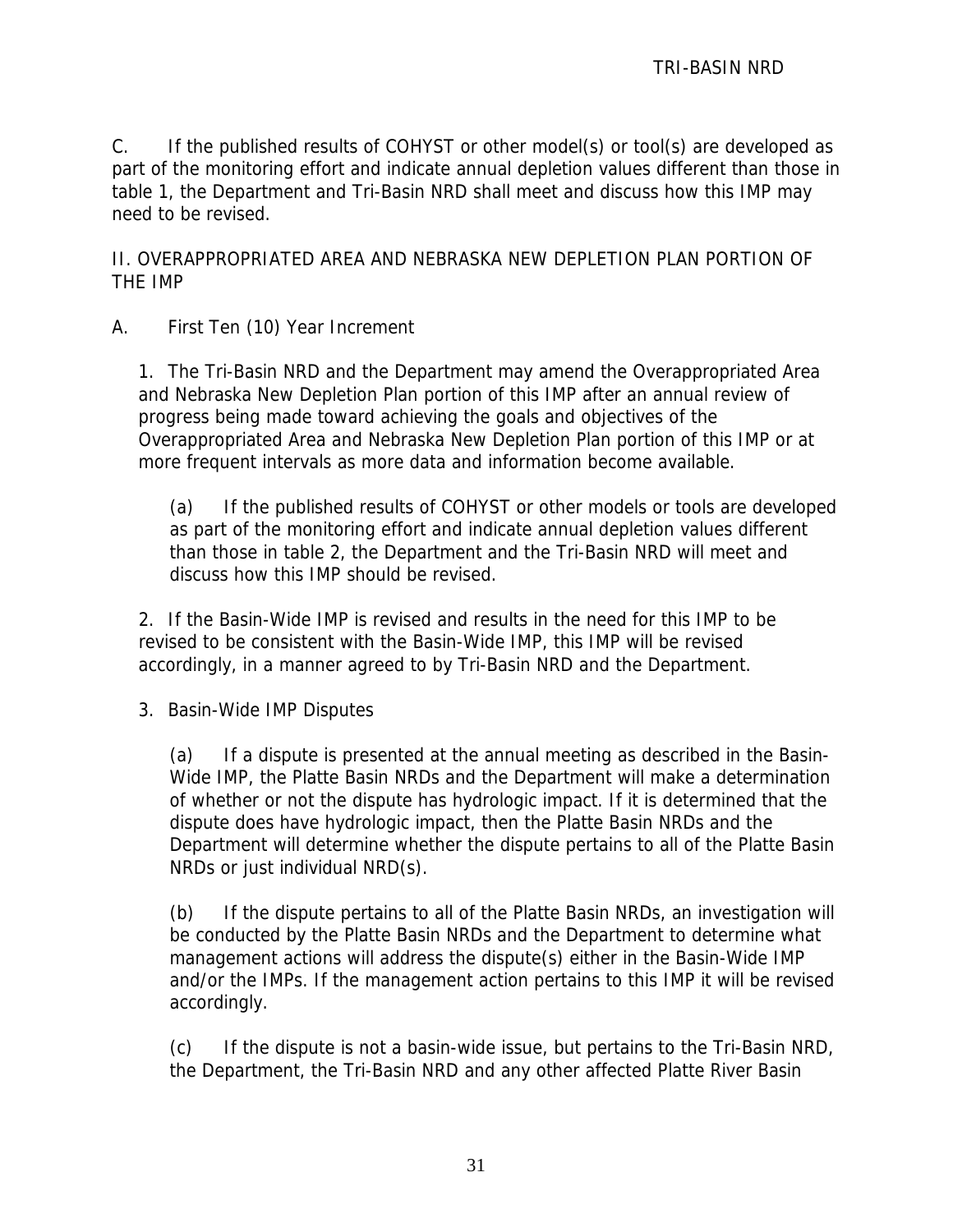NRD(s), working with the affected water user(s), shall develop management solutions as appropriate to address the issue(s).

4. Modifications to the Overappropriated Area and Nebraska New Depletion Plan portion of this IMP will require an agreement by both the Tri-Basin NRD and the Department as to the proposed changes. After the proposed changes have been agreed to, a joint hearing on those changes will be required. The IMP will be provided to all of the other Platte Basin NRDs for comment before the revisions are approved by the Tri-Basin NRD and the Department.

B. Second Increment

1. A technical analysis as described in Neb. Rev. Stat. § 46-715(4)(d)(iii) will be completed after this IMP has been in effect for six (6) years. This technical analysis will determine whether the measures adopted in this IMP are sufficient to offset depletions due to post-July 1, 1997, water uses.

2. If it is determined from this technical analysis that a subsequent increment is needed to meet the goals and objectives of this IMP, then pursuant to Neb. Rev. Stat. § 46-715(4)(d)(iv), the goals for the subsequent increment will be developed using the consultative and collaborative process described in Neb. Rev. Stat. § 46-715(4)(b). The subsequent increment shall be completed, adopted, and take effect not more than ten (10) years after adoption of this IMP.

# **CHAPTER 9: INFORMATION CONSIDERED**

Department Title 454 "Rules for Practice and Procedures", Chapter 13 "Integrated Management Plans" specifies that certain information be considered during development of joint IMPs. Title 454, Chapter 13 reads as follows:

001 TYPES DATA CONSIDERED. The following types of scientific data and other information will be considered in the adoption of a plan for the integrated management of hydrologically connected surface and groundwater pursuant to Neb. Rev. Stat. § 46- 717.

- 001.01 Historical data on streamflows within the proposed integrated management plan area.
- 001.02 Past, present and potential future surface water use within the proposed integrated management plan area.
- 001.03 Groundwater supplies within the proposed integrated management plan area including hydraulic conductivity, saturated thickness, and other groundwater reservoir information, and/or groundwater models if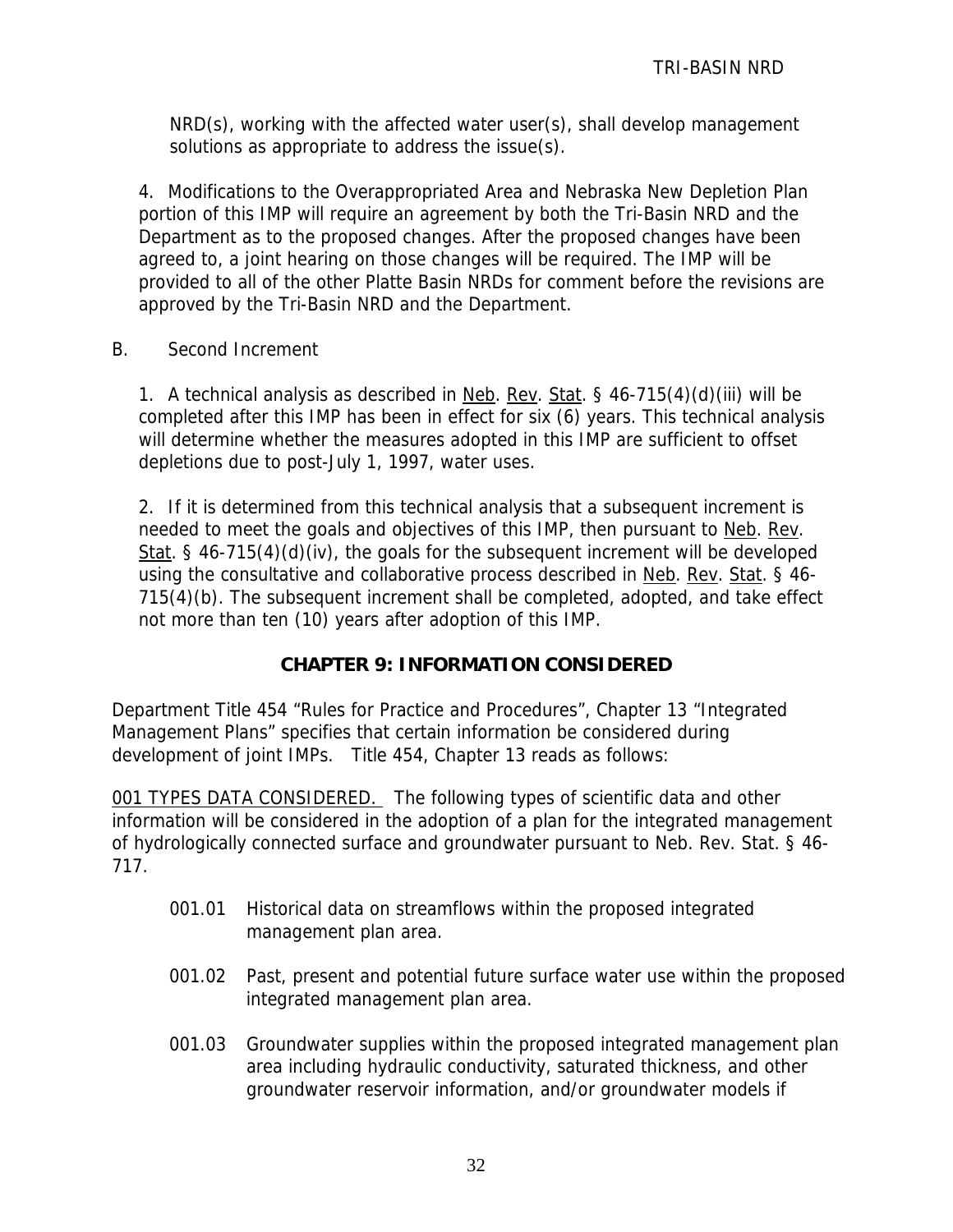available.

- 001.04 Local recharge characteristics and rates from any sources, if available.
- 001.05 Precipitation and the variations including trends within the proposed integrated management plan area.
- 001.06 Crop water needs within the proposed integrated management plan area.
- 001.07 Water data collection programs.
- 001.08 Past, present, and potential groundwater uses within the proposed integrated management plan area.
- 001.09 Proposed water conservation and supply augmentation programs within the proposed integrated management plan area.
- 001.10 The availability of supplemental water supplies, including the opportunity for groundwater recharge within the proposed integrated management plan area.
- 001.11 Surface and groundwater concerns within the proposed integrated management plan area.
- 001.12 Opportunities to integrate and coordinate the use of water from different sources of supply within the proposed integrated management plan area.
- 001.13 Existing and potential sub irrigation uses within the proposed integrated management plan area.
- 001.14 The relative economic value of different uses of surface and groundwater proposed or existing within the proposed integrated management plan area.
- 001.15 Rules and regulations for groundwater management developed by the natural resourced district(s) affected by the integrated management plan.

Additional information used in the preparation and to be used in the implementation of this integrated management plan can be found in the simulation runs of the COHYST model, the Order Designating Overappropriated River Basins, Subbasins, or Reaches,